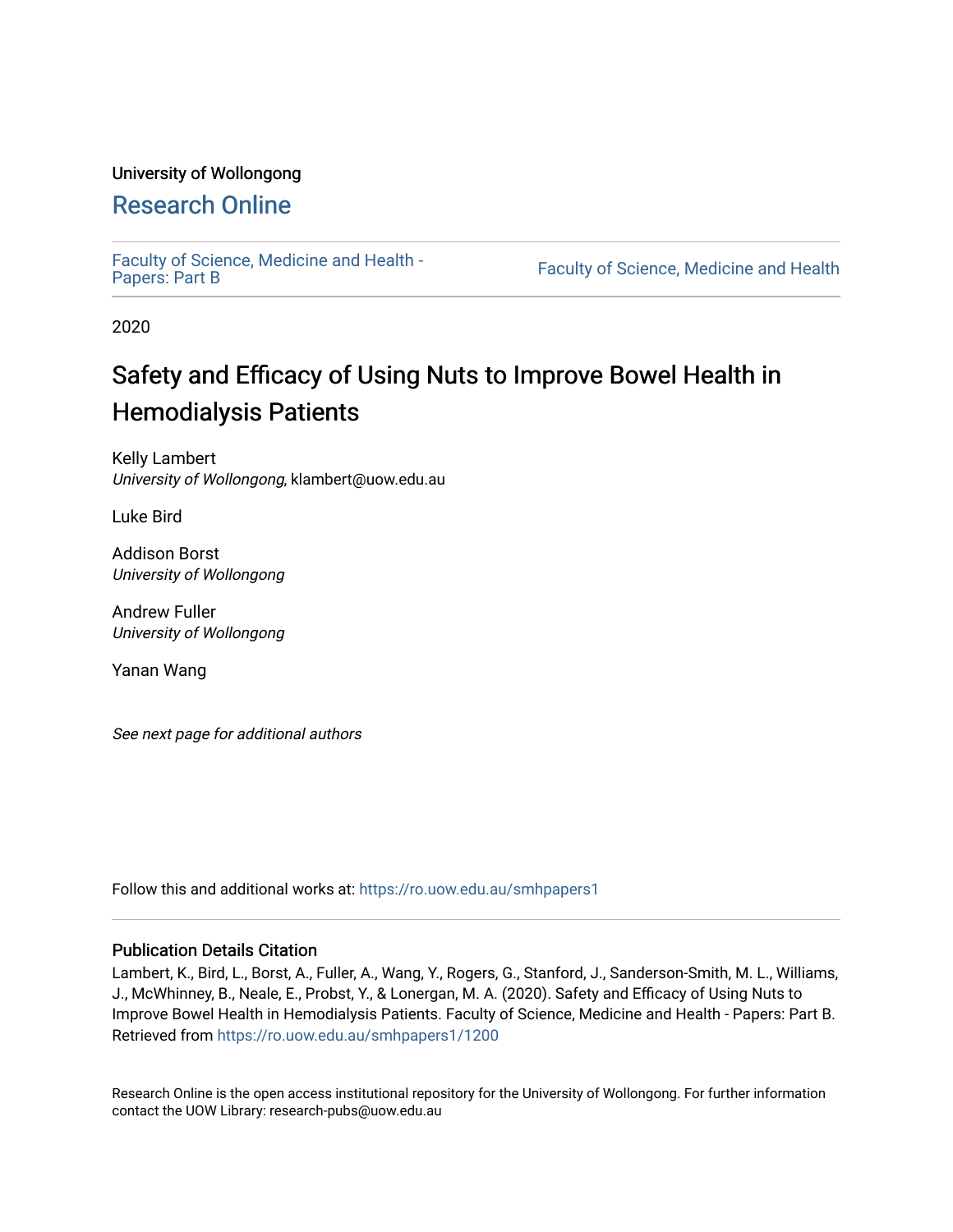# Safety and Efficacy of Using Nuts to Improve Bowel Health in Hemodialysis **Patients**

# **Abstract**

Objective: Constipation is common in patients with end-stage kidney disease. Nondrug strategies to manage constipation are challenging because of dietary potassium, phosphate, and fluid restrictions. Nuts are a high-fiber food but are excluded from the diet because of the high potassium and phosphate content. The aim of this study was to examine the safety and efficacy of using nuts to improve constipation in adults undertaking hemodialysis (HD). Design and Methods: Adult patients undertaking HD were recruited to this nonrandomized, 10-week repeated measures, within-subject, pragmatic clinical trial, conducted in two HD units. The intervention consisted of consumption of 40g of raw almonds daily for four weeks, followed by a two-week washout and four-week control period. The primary safety outcome measures were change in predialysis serum potassium and phosphate levels. The primary efficacy outcome was reduction in constipation, measured using the Bristol Stool Form Scale and Palliative Care Outcome Scale (POS-S) renal symptom score. Secondary outcomes included quality of life, selected uremic toxins, cognition, gut microbiota profile, and symptom burden. Results: Twenty patients completed the trial (median age: 67 [interquartile range: 57.5-77.8] years, 51% male). After controlling for dialysis adequacy, anuria, dietary intake, bicarbonate, and parathyroid hormone, there were no statistically significant changes in serum potassium ( $P = 0.21$ ) or phosphate ( $P = 0.16$ ) associated with daily consumption of almonds. However, statistically significant improvements in constipation were seen at weeks 2, 3, 4, and 10. There were statistically significant improvements in quality of life ( $P = 0.030$ ), overall symptom burden (P = 0.002), vomiting (P = 0.020), itching (P = 0.006), and skin changes (P = 0.002). Conclusion: Daily consumption of almonds for four weeks was safe, effective, and well tolerated. Improvements in quality of life and symptom burden warrant further research to elucidate potential mechanisms. The findings support the potential reinclusion of foods such as nuts into the diet of patients who underwent HD.

# Publication Details

Lambert, K., Bird, L., Borst, A., Fuller, A., Wang, Y., Rogers, G., Stanford, J., Sanderson-Smith, M., Williams, J., McWhinney, B., Neale, E., Probst, Y. & Lonergan, M. (2020). Safety and Efficacy of Using Nuts to Improve Bowel Health in Hemodialysis Patients. Journal of Renal Nutrition.

# Authors

Kelly Lambert, Luke Bird, Addison Borst, Andrew Fuller, Yanan Wang, Geraint Rogers, Jordan Stanford, Martina L. Sanderson-Smith, Jonathan Williams, Brett McWhinney, Elizabeth Neale, Yasmine Probst, and Maureen A. Lonergan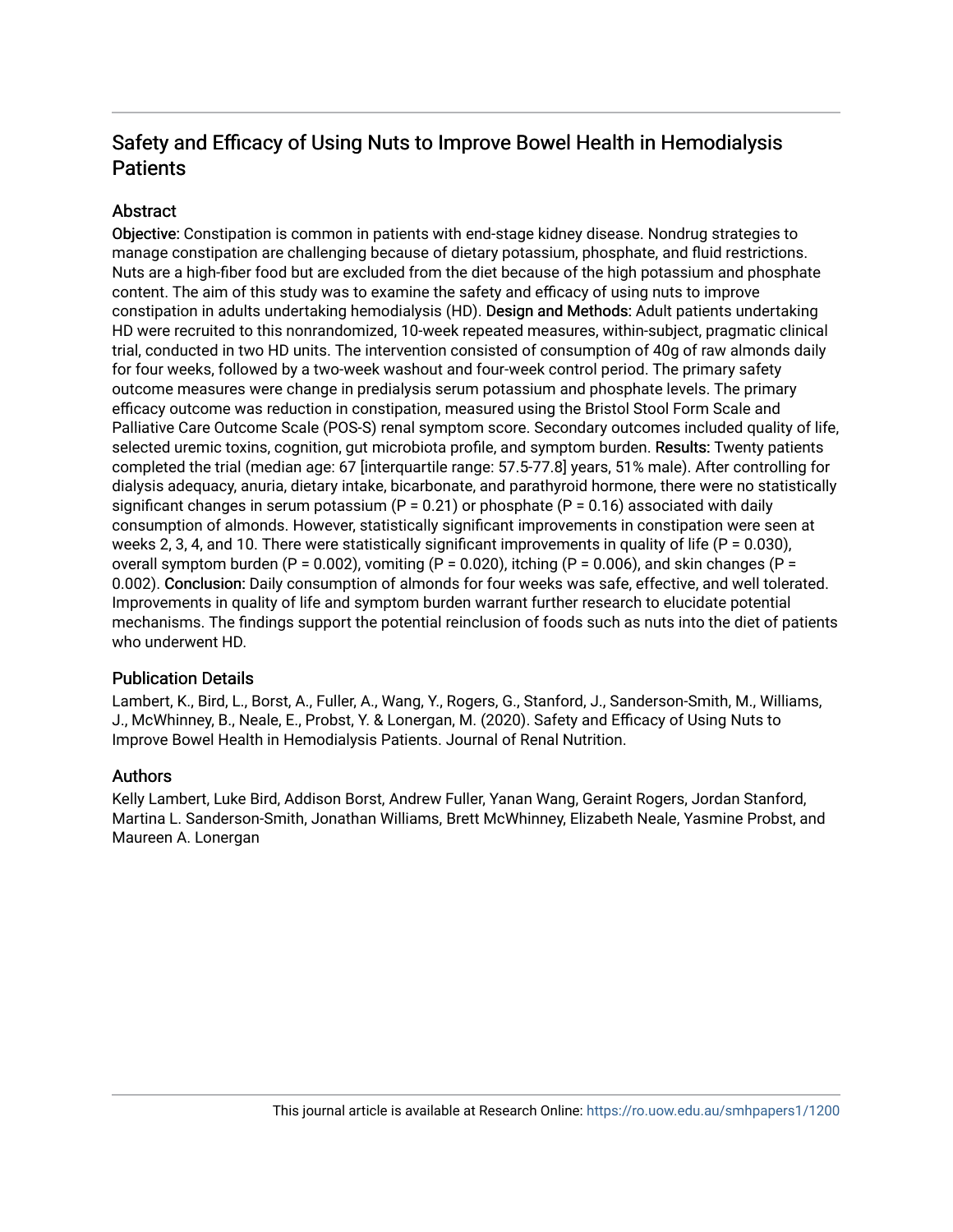**Title: S**afety and efficacy of using nuts to improve bowel health in hemodialysis patients **Abstract: Objective:**  Constipation is common in patients with end stage kidney disease (ESKD). Non-drug strategies to manage constipation are challenging due to dietary potassium, phosphate and fluid restrictions. Nuts are a high fiber food but are excluded from the diet due to the high potassium and phosphate content. The aim of this study was to examine the safety and efficacy of using nuts to improve constipation in adults undertaking hemodialysis (HD). **Design and methods:** Adult patients undertaking HD were recruited to this non-randomised, 10-week repeated measures, within subject, pragmatic clinical trial, conducted in two HD units. The intervention period consisted of consumption of 40g raw almonds daily for four weeks, followed by a two-week washout and four-week control period. The primary safety outcome measures were change in predialysis serum potassium and phosphate levels, and the primary efficacy outcome was reduction in constipation, measured using the Bristol Stool Form Scale and Palliative Care Outcome Scale (POS-S) renal symptom score. Secondary outcomes included quality of life, selected uremic toxins, cognition, gut microbiota profile, and symptom burden.

**Results:**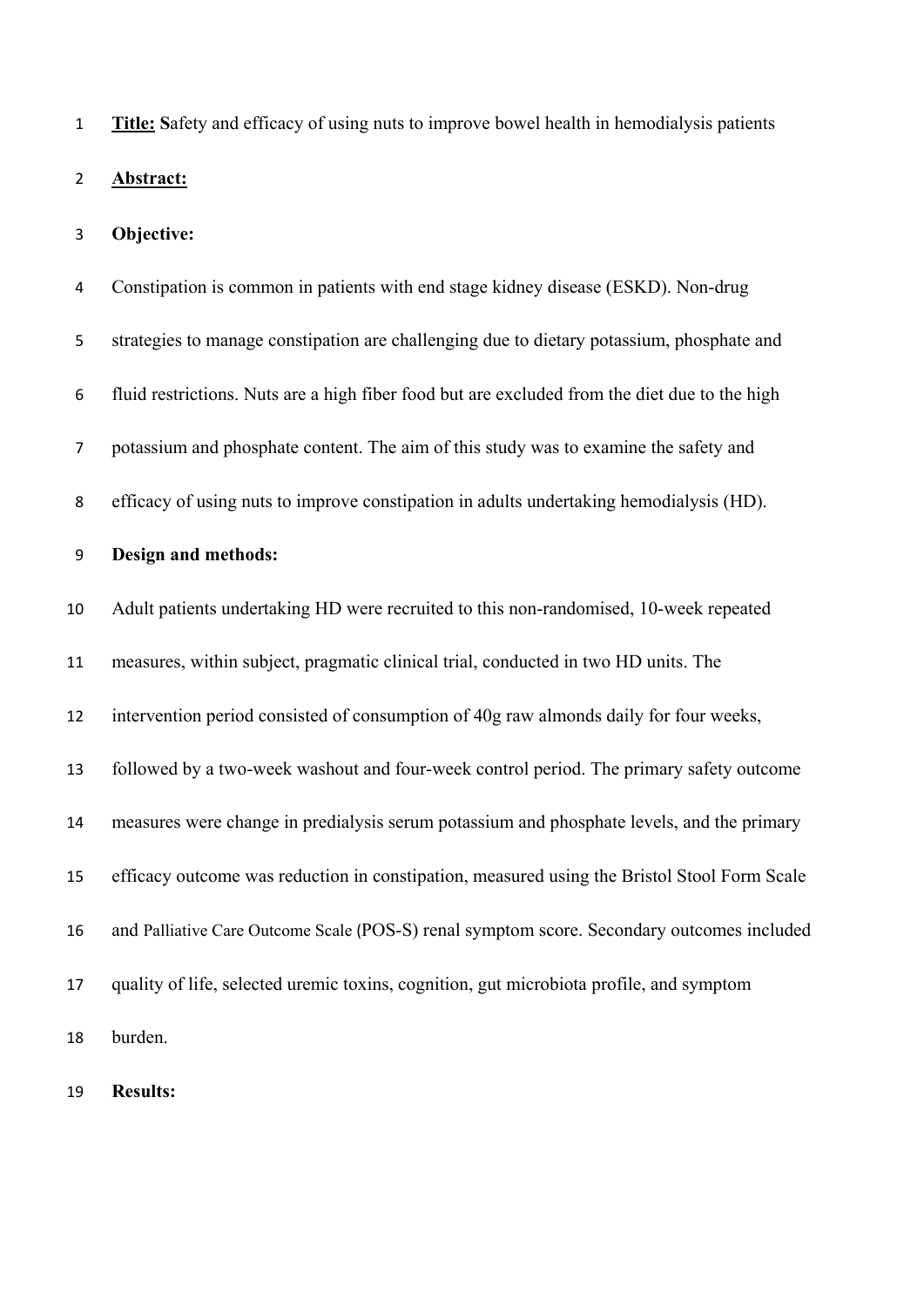| $\mathbf{1}$   | Twenty patients completed the trial (median age 67 (IQR: 57.5-77.8) years, 51% male). After     |
|----------------|-------------------------------------------------------------------------------------------------|
| $\overline{2}$ | controlling for dialysis adequacy, anuria, dietary intake, bicarbonate, and parathyroid         |
| 3              | hormone there were no statistically significant changes in serum potassium ( $p=0.21$ ) or      |
| 4              | phosphate $(p=0.16)$ associated with the daily consumption of almonds. However, statistically   |
| 5              | significant improvements in constipation were seen at weeks 2, 3, 4 and 10. There were          |
| 6              | statistically significant improvements in quality of life ( $p=0.030$ ), overall symptom burden |
| $\overline{7}$ | ( $p=0.002$ ), vomiting ( $p=0.020$ ), itching ( $p=0.006$ ) and skin changes ( $p=0.002$ ).    |
| 8              | <b>Conclusion:</b>                                                                              |
| 9              | Daily consumption of almonds for four weeks was found to be safe, effective and well            |
| 10             | tolerated. Improvements in quality of life and symptom burden warrant further research to       |
| 11             | elucidate potential mechanisms. The findings support the potential re-inclusion of foods such   |
| 12             | as nuts into the diet of haemodialysis patients.                                                |
|                |                                                                                                 |

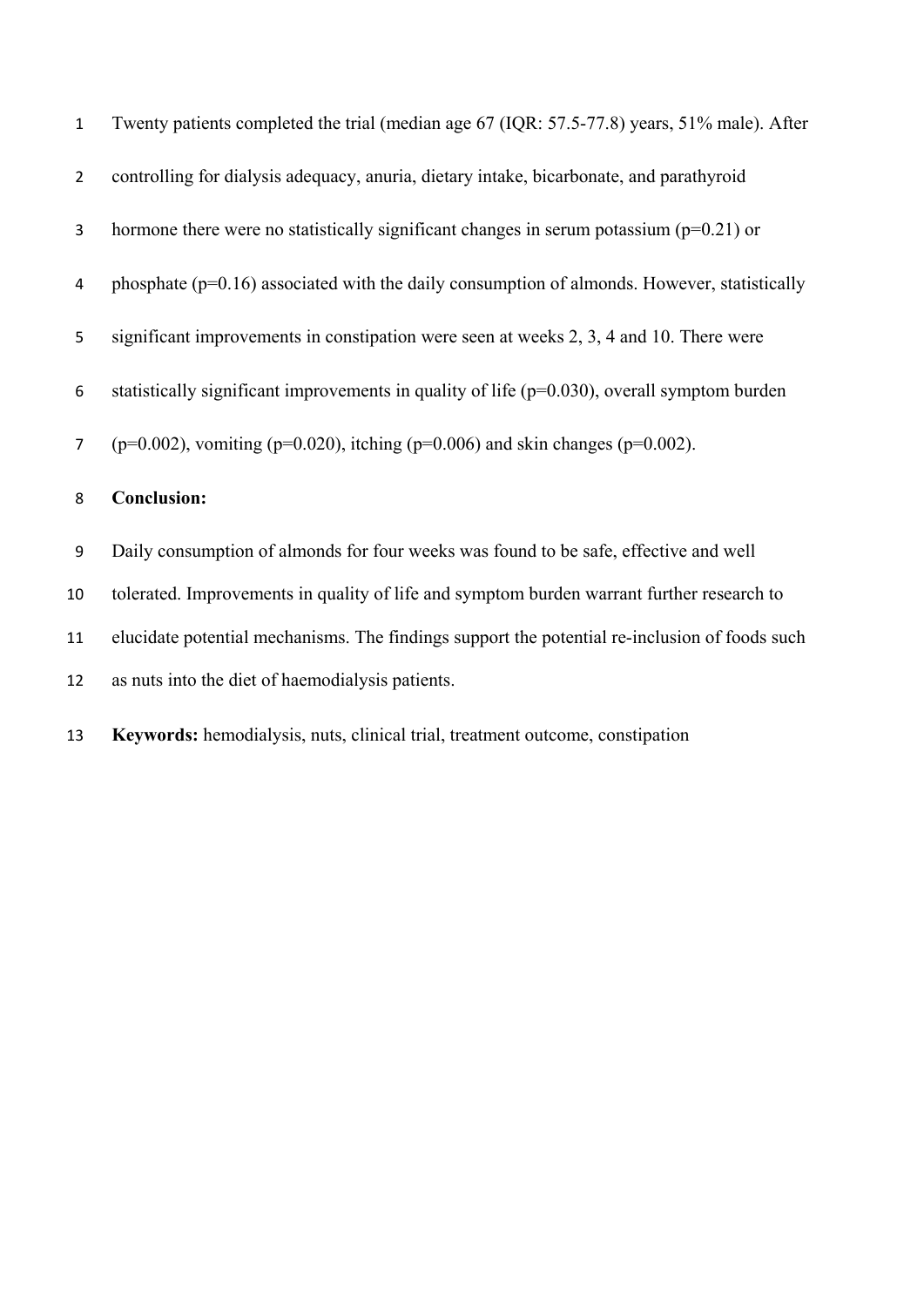#### **Introduction**

 Abnormal bowel health is common in patients with end stage kidney disease (ESKD), and is 3 characterised by impaired motility  $\frac{1}{2}$ , and symptoms such as abdominal pain, indigestion, 4 reflux and constipation . Constipation is estimated to affect more than three quarters of 5 hemodialysis patients <sup>3</sup>. In addition to reduced quality of life  $(QOL)^4$ , constipation also 6 contributes to hyperkalaemia<sup>5</sup>, and abdominal discomfort<sup>3</sup>. In patients undertaking peritoneal dialysis, constipation can also cause catheter dislodgment  $6,7$ . Constipation has also 8 been identified as an outcome of concern by patients and carers <sup>8</sup>. 10 Poorly designed renal diet prescriptions for patients with ESKD can worsen constipation <sup>9,10</sup> due to overzealous restriction of fruits, vegetables, legumes, nuts and whole grain cereal products. Typical strategies suggested to manage constipation in healthy populations such as increasing physical activity, fiber and fluid intake are particularly challenging for those

 with ESKD. This is due partly to the dietary phosphate, fluid and potassium restrictions that are required.

 In recent years several studies have challenged the paradigm that some nutrient dense foods that are typically restricted in the renal diet may not need to be. For example, the bioavailability of phosphorus from plant-based food sources appears to be significantly lower 20 than the phosphorus in animal derived food sources and phosphate additives . Similarly, the bioavailability of potassium in diets rich in fruit, vegetables and legumes has been shown to 22 be less than was previously predicted <sup>13,14</sup>. Studies such as these, in addition to the recent evidence of reduced mortality in patients following healthy diet patterns in Chronic Kidney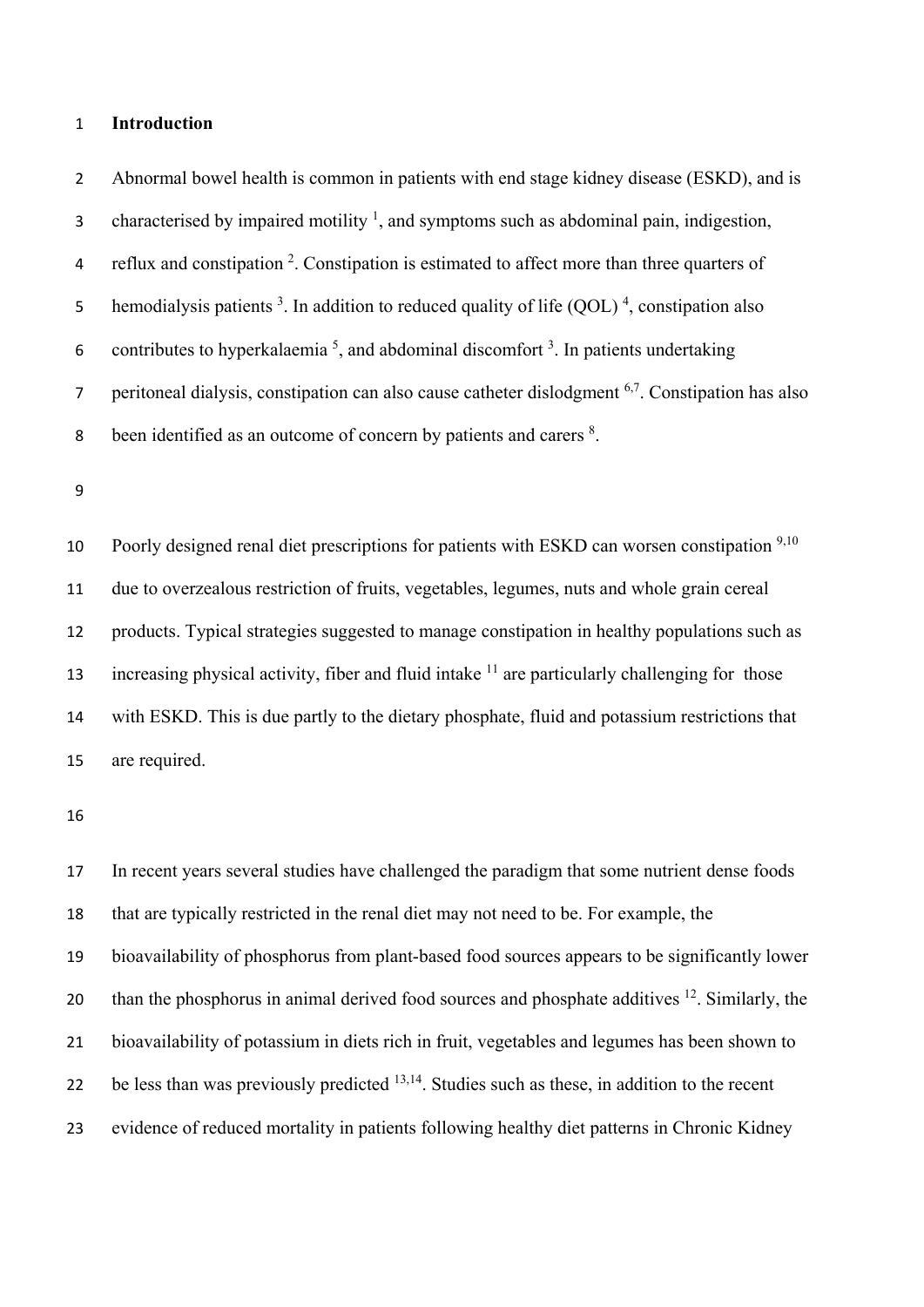1 Disease (CKD)<sup>15,16</sup>, have led to suggestions that liberalisation of the renal dietary restrictions 2 for patients with ESKD may be warranted .

 Given the extent of bowel health problems such as constipation, and poor medication 5 compliance in patients undertaking dialysis  $18-20$ , alternative non-drug strategies to improve constipation in hemodialysis patients are needed. Nuts may be one potential option to improve the management of constipation. Nuts are high in protein, fiber, micronutrients and 8 polyunsaturated fatty acids  $2<sup>1</sup>$ . However, they are also high in potassium and phosphate and as result, are typically not recommended for inclusion in the diet of a patient who is undertaking hemodialysis. However, large epidemiological studies have demonstrated that regular nut 11 consumption is associated with improved laxation in healthy populations , as well as 12 improved gut microbiota profile  $^{23}$ , increased vascular health improved cognition function  $^{24}$ and reduced mortality <sup>25</sup>. A recent meta-analysis reported that a dietary pattern high in fruits, 14 vegetables, legumes and nuts was associated with a reduced risk of death .

16 Despite the benefits of nut consumption in the general population  $2<sup>1</sup>$ , whether regular nut consumption is safe and effective at improving bowel habits in patients undertaking hemodialysis has not been explored. Given these knowledge gaps, the overall aim of this study was to determine the safety and efficacy of using a non-drug treatment in the form of almonds to improve bowel health in adult haemodialysis patients. The hypotheses of this trial were that consumption of 40g of almonds daily for four weeks is safe and would result in an improvement in bowel health and specifically a reduction in the prevalence of constipation. 23 As a secondary outcome, we hypothesised that the intervention would result in improvements in symptom burden, QOL, uremic toxins, cognition and gut microbiota profile.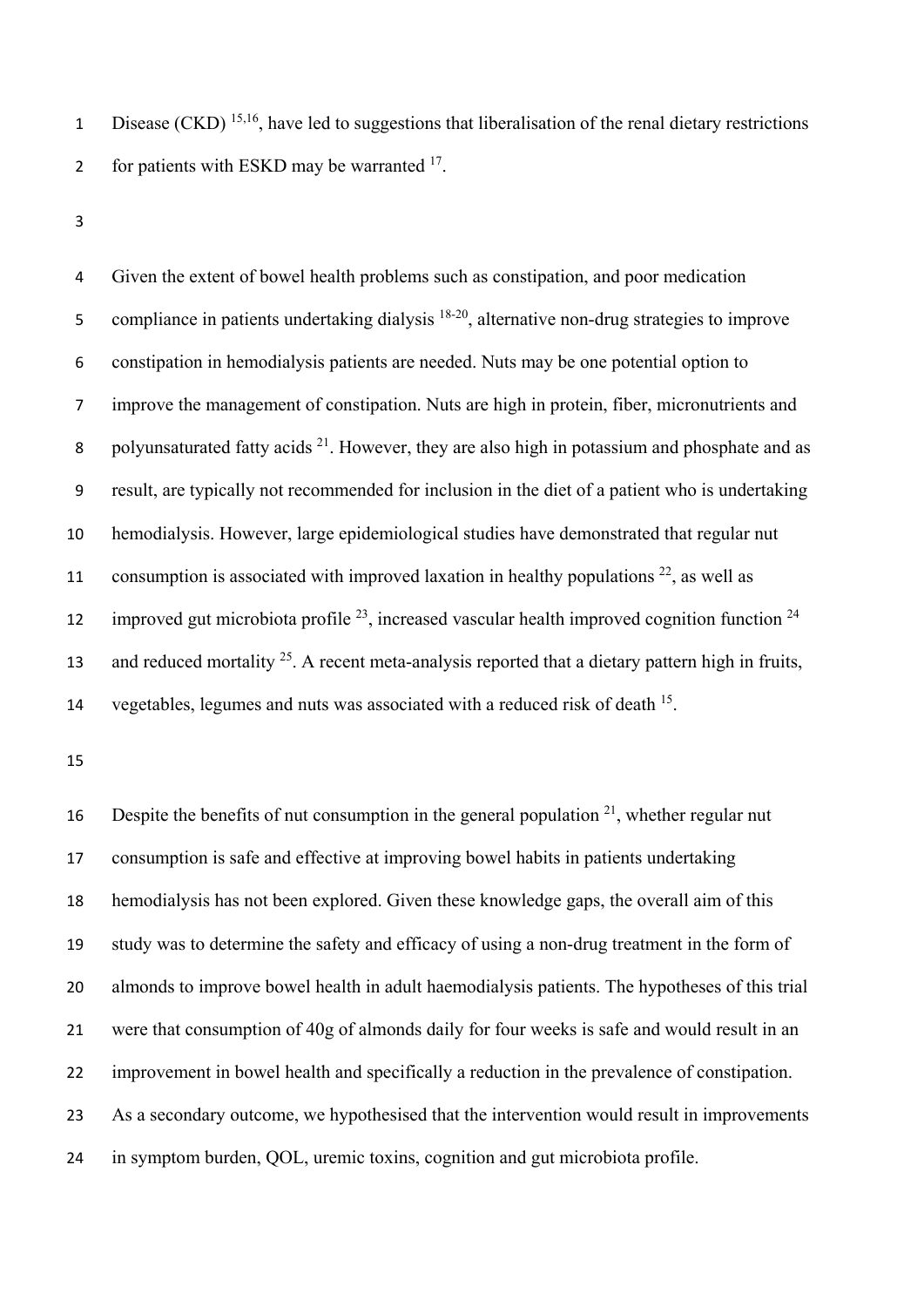#### **Methods**

# *Study design and study population*

 A non-randomised 10-week repeated measures, within subject, pragmatic clinical trial was conducted and is reported in accordance with the guidelines for transparent reporting of 5 studies with non-randomized designs , and the checklist for intervention description and 6 replication . The clinical trial was registered with the Australian New Zealand Clinical Trials Registry (Registration number ACTRN 617000600347p). The joint University of Wollongong Illawarra Shoalhaven Human Research Ethics Committee approved the study (HE2017/332) and all study procedures were followed in accordance with the Declaration of Helsinki.

 The trial setting was two satellite haemodialysis units in a regional health district of New South Wales, Australia. The trial population consisted of haemodialysis patients attending the units for therapy. Exclusion criteria were individuals who were pregnant; allergic to almonds; suffered from dysphagia; or had dental problems that would prohibit consumption of nuts. Those with a current diagnosis of acute diverticulitis or faecal impaction and those deemed by nursing or medical staff as unable to follow instructions adequately due to language or cognitive impairment were also excluded from the trial.

*Recruitment* 

 All hemodialysis patients were approached while undertaking hemodialysis by a member of 22 the research team. No treating health professionals on the research team assisted with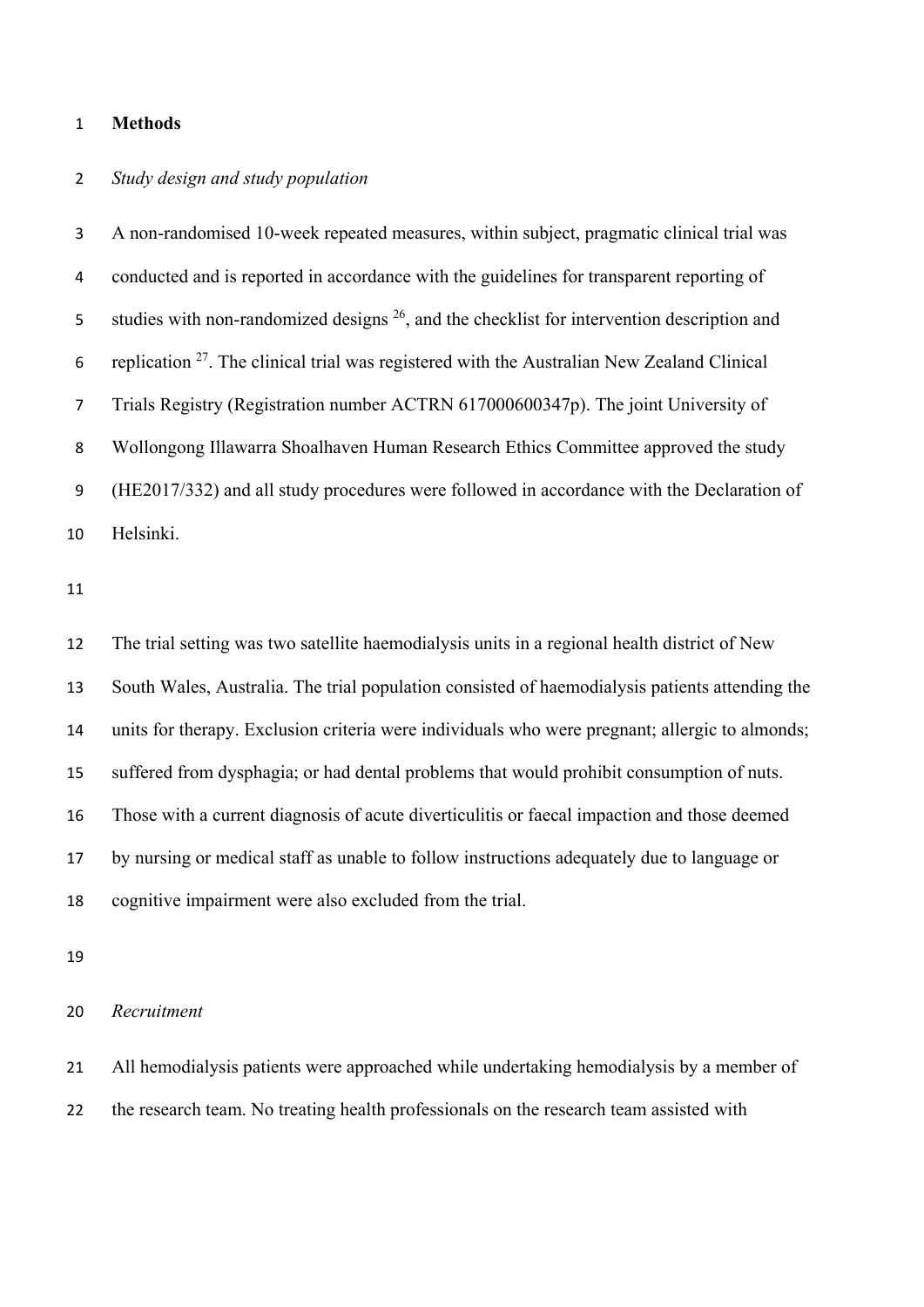recruitment. Interested patients provided written informed consent prior to commencing the trial.

#### *Study procedures*

 All assessments were conducted with participants during the second hour of their first thrice weekly hemodialysis therapy sessions. Following two weeks of pre-intervention assessments, participants were required to consume the intervention food for a four-week period, followed by a two-week wash-out period; followed by a subsequent four-week control period.

#### *Intervention*

11 The intervention consisted of the consumption of 40g raw unsalted almonds with skin daily 12 for four weeks. This equates to approximately 27 almonds per day. A schematic of the study is shown in the Supplemental material, Figure 1. Almonds were chosen due to the small volume required to supply 8g of protein and at least 3 g of fiber. This volume of almonds also 15 supplied 210mg of phosphate and 318 mg of potassium . According to renal diet specifications this quantity of almonds was considered to be a high phosphate and high 17 botassium food source . Other nuts such as walnuts or macadamias were not considered for the study as they required daily consumption in excess of 60g which was considered to be a deterrent to optimal intake. A one-week supply of almonds was provided to all participants at the start of each trial week. All other components of their usual renal dietary restrictions were maintained (i.e. the diet continued to be fluid, potassium, phosphate, and sodium restricted). Participants were instructed to consume the intervention ad libitum but not exceed the 40g almonds within a 24-hour period. A 40g scoop was provided to all participants to ensure an accurate and consistent dose was consumed daily. To ensure intervention fidelity, participants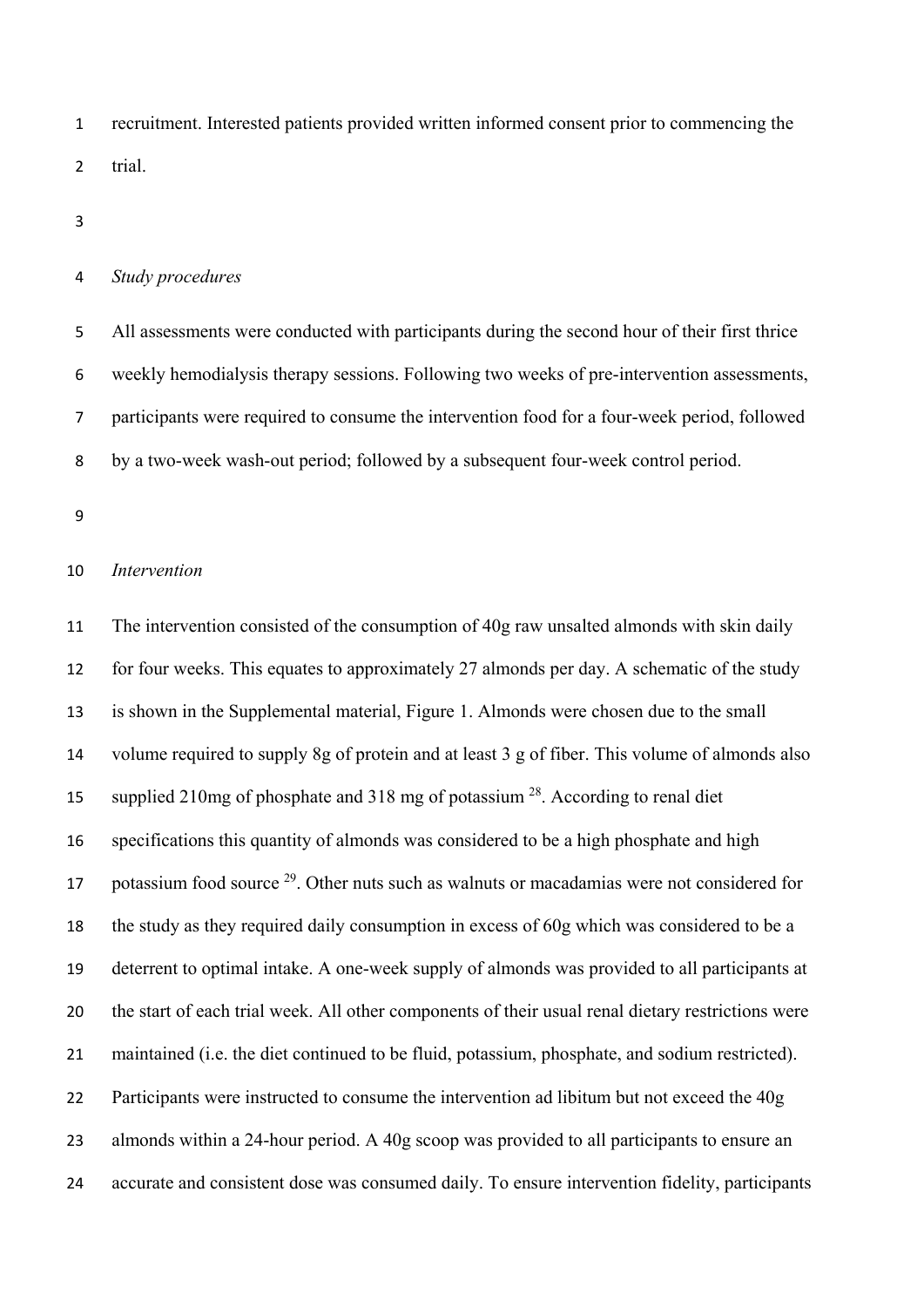were instructed to return any remaining amounts of almonds each week prior to provision of the following week's supply. Residual almond quantities were weighed to ascertain average consumption of the intervention each week and adherence with the study protocol. During the wash out and control weeks, participants were instructed to avoid all nut and nut products as per usual renal diet recommendations and to maintain their usual renal dietary prescription.

### *Primary outcome measures*

 The primary *safety* outcome measure of the trial was change in predialysis serum potassium and phosphate levels. All pathology measures were taken on the first dialysis session of each 10 week following the long dialysis break. Hyperkalaemia was defined as serum potassium  $\geq 6$ 11 mmol/L. Hyperphosphatemia was defined as serum phosphate  $> 5.74$  mg/dL (or  $>1.85$ ) mmol/L.)

 The primary *efficacy* measure was change in bowel habits. Three measures of bowel health were utilised, based on previous research that demonstrated self-report of bowel habit to be 16 highly variable using different tools <sup>9</sup>. Participants rated their bowel habits at baseline, weeks 1-4, 7 and 10 using the Bristol Stool Form Scale with a score of 1 or 2 indicative of 18 constipation . Participants rated their bowel health using a bowel management algorithm  $9$  which includes questions from the Rome III criteria for the diagnosis of constipation. 20 Participants also self-rated their bowels using the Patient Outcome Scale- Renal . This tool lists 18 symptoms including weakness, nausea, vomiting, and constipation, and patients rate 22 the severity and presence of the symptoms.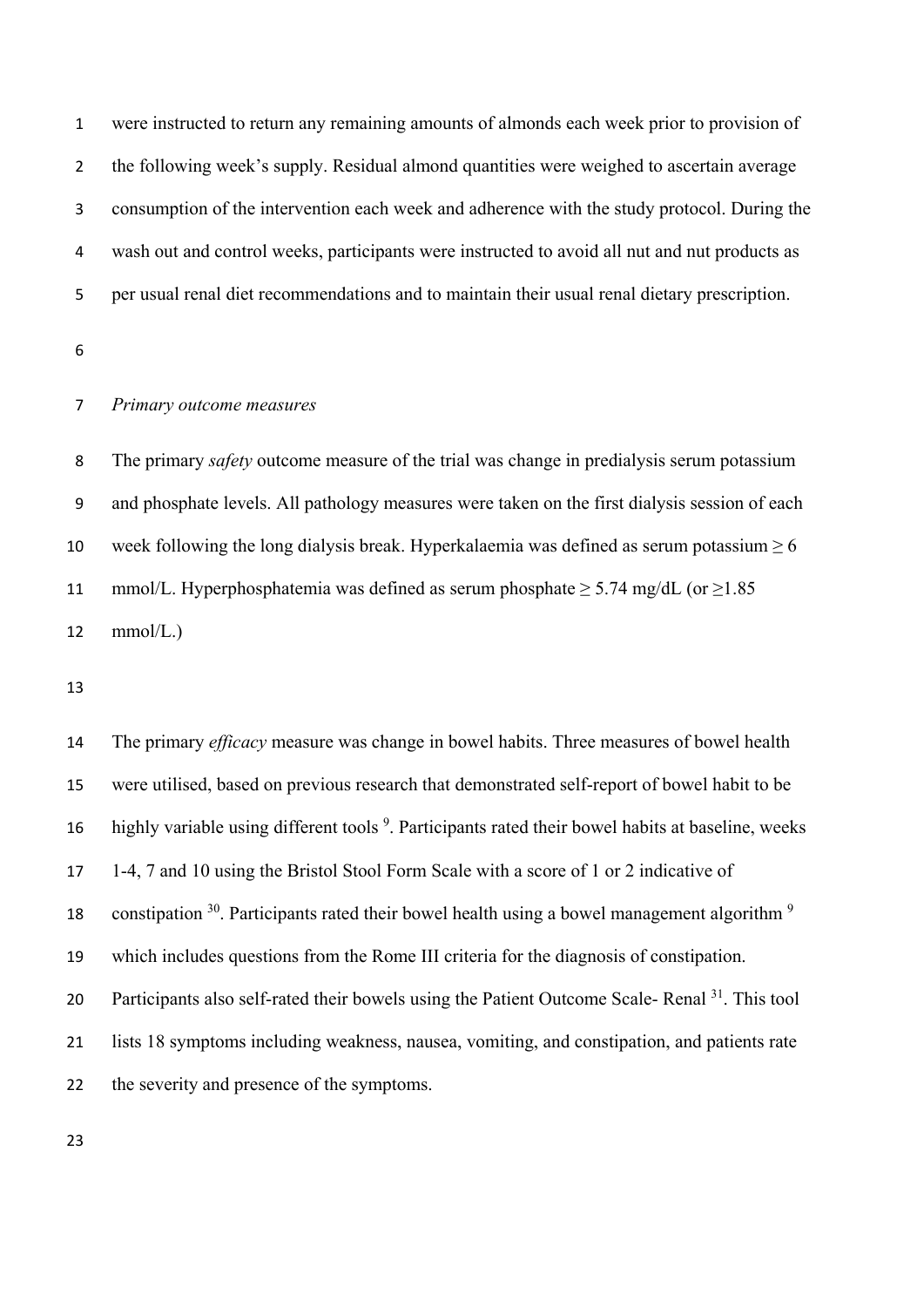#### *Secondary outcome measures*

2 The secondary outcomes of the trial included QOL, serum total and free concentrations of the uremic toxins p-Cresyl Sulfate (PCS) and Indoxyl Sulfate (IS), stool microbiota, cognition and symptom burden. The methods used to measure and collect these outcomes are described in the Supplemental material.

#### *Other measures*

 Nutrition assessment was completed by a trained dietitian using a validated nutrition assessment tool for use with hemodialysis patients (the Patient Generated Subjective Global 10 Assessment ). This assessment was completed at baseline, week 4, 7, 10 of the trial. Dietary intake during the study was recorded using a three-day food record completed by the patient (or carer) including one weekend day, dialysis day and non-dialysis day. This was completed 13 at baseline, weeks 1- 4, 7, 10 of the trial. A diet history interview was also obtained from the particpants by the same trained dietitian . This information was obtained at baseline, weeks 4, 7 and 10. Quantitative analysis of dietary intake was undertaken using FoodWorks (version 9, Xyris Pty Ltd, Highgate Hill, Queensland, Australia), using the AUSNUT 2011- 17 13 food composition database . All nutrient data was presented as mean (SD). All prescribed and over the counter medications, supplements or herbal preparations taken by the participants to assist with bowel health were recorded at the commencement of each week of the trial. This was confirmed by having patients bring in pill bottles and/or prescription lists to the research team for verification.

*Adverse events*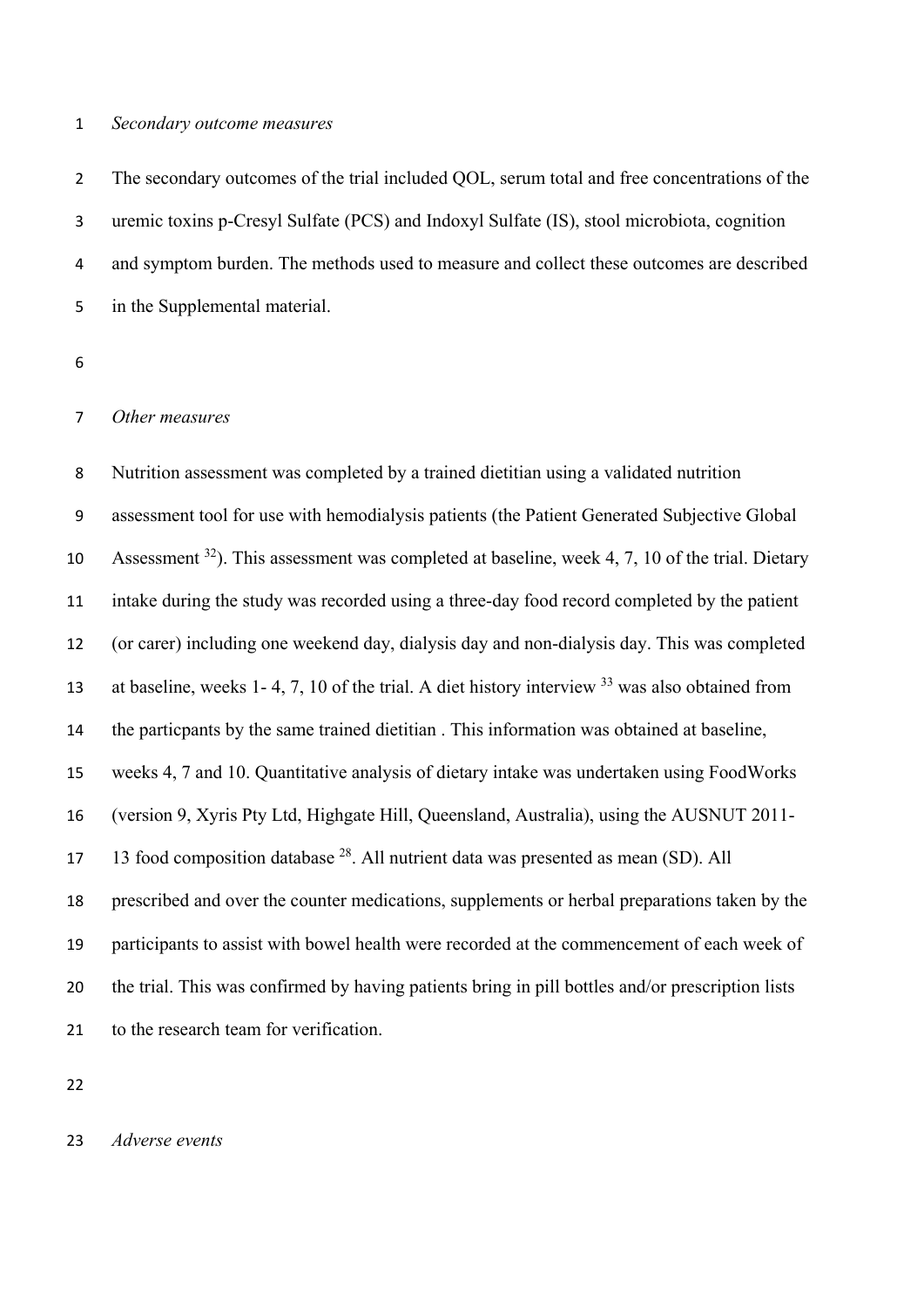An adverse event was defined as any fatal or life-threatening event, or an event posing a significant hazard, or causing a side effect, and any experiences requiring hospitalisation. Events were monitored and those occurring during the trial were discussed, documented and actioned by the clinical team.

#### *Statistical analyses*

 Normality of variables was assessed using the Shapiro Wilk test. Data is reported as median and interquartile range or mean and standard deviation where appropriate. All analyses were conducted using SPSS (version 25, IMB Corporation, Chicago, IL, USA). General linear models for repeated measures were tested using a heterogeneous compound symmetry structure as the variance at each time point were assumed not to be constant. These models were used to determine the change in serum potassium and phosphate after controlling for dialysis adequacy, dietary intake of potassium or phosphate, urine output, serum bicarbonate and serum PTH level. Analysis of the change in uremic toxins after controlling for anuria and dialysis adequacy was also conducted. The McNemar test was used to determine changes in the proportion with hyperkalaemia, hyperphosphatemia, adequate bowel habit and laxative use. The Friedman test on one way ANOVA for repeated measures was used to assess the change in QOL, uremic toxins, and cognition. Per protocol analyses are reported and a pvalue of 0.05 was considered statistically significant.

#### **Results**

22 Thirty two patients were recruited to the study, and 20 participants completed the study

(Figure 2). More than half of the participants were male, with a median age of 67.5 (IQR:

24 57.5-77.75) years (Table 1). The majority of participants were well nourished according to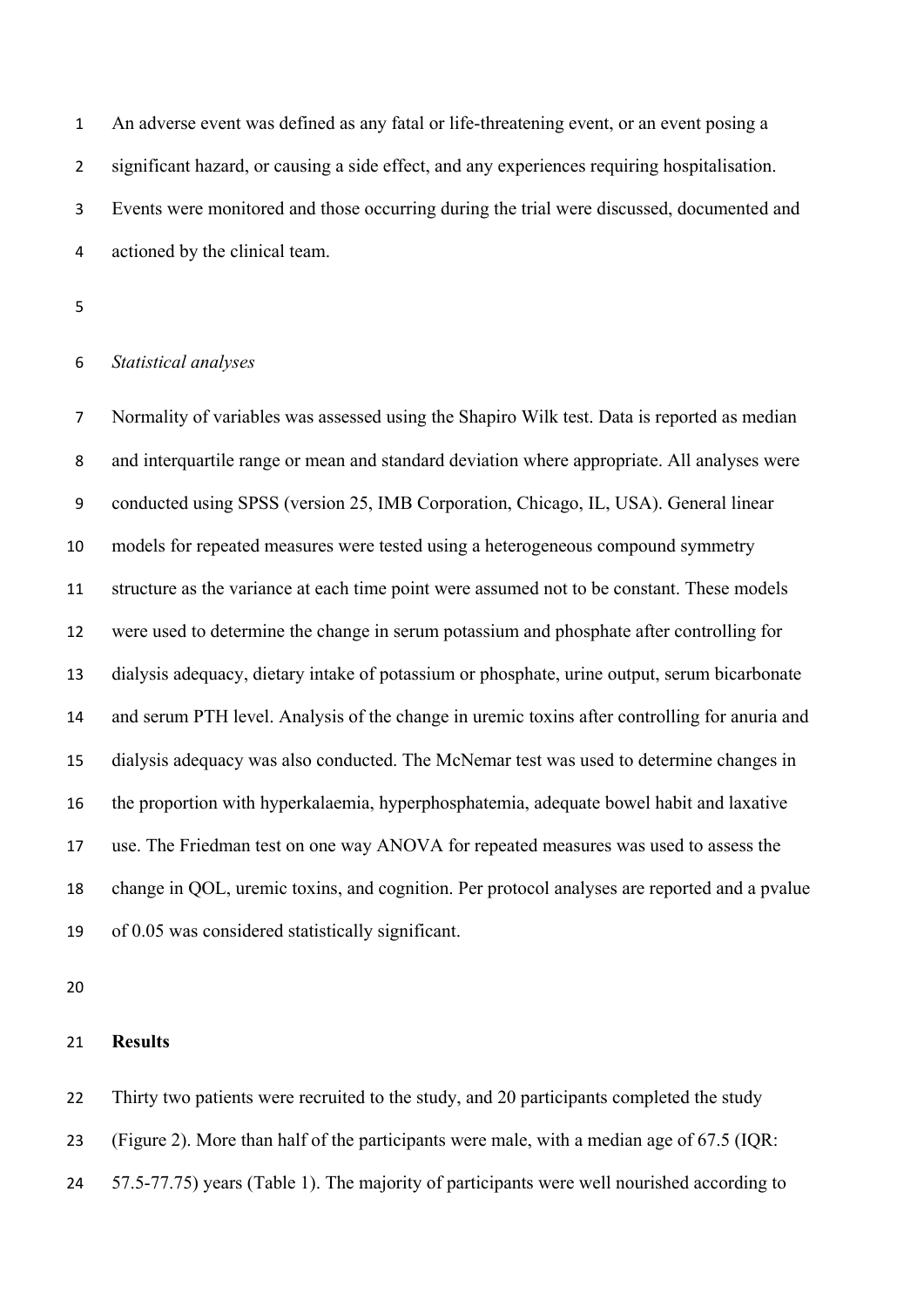the PG-SGA; almost half (45%) were anuric (defined as less than 100mL urine per day), and almost half (45%) were deemed to be cognitively impaired at baseline on formal assessment. Multi-morbidity was evident with diabetes, coronary artery and peripheral vascular disease common. Laxative use was common, with 65% taking laxatives or aperients at baseline. When compared to evidence based guidelines for the management of hemodialysis patients, baseline dietary intake was considered to be inadequate for energy, protein, phosphate and 7 fiber <sup>34</sup>. Only 15% of participants reported consuming an adequate intake of dietary fiber  $(>25g/day)$ .

#### *Assessment of safety*

 Consumption of 40g almonds daily for 4 weeks was not associated with increases in serum 12 potassium (Table 2,  $p = 0.21$ ) or serum phosphate (Table 2,  $p = 0.16$ ) after controlling for confounders. The proportion of participants who were considered hyperkalemic or hyperphosphatemic also did not change. There was one adverse event during the trial related to the intervention which consisted of a patient experiencing a choking episode. No further medical assistance was required.

# *Assessment of efficacy*

As shown in Table 2, compared to baseline, there was a significant reduction in the

20 proportion of participants who reported constipation at weeks 2, 3 and 10 ( $p = 0.04$ ,  $p = 0.006$ )

21 and  $p = 0.03$ , respectively). The mean POS renal score for constipation also reduced

22 significantly during the study ( $p = 0.02$ ). Laxative use declined significantly between baseline

23 and week 4 of the intervention from 65% to 20 % ( $p = 0.02$ ). The mean individual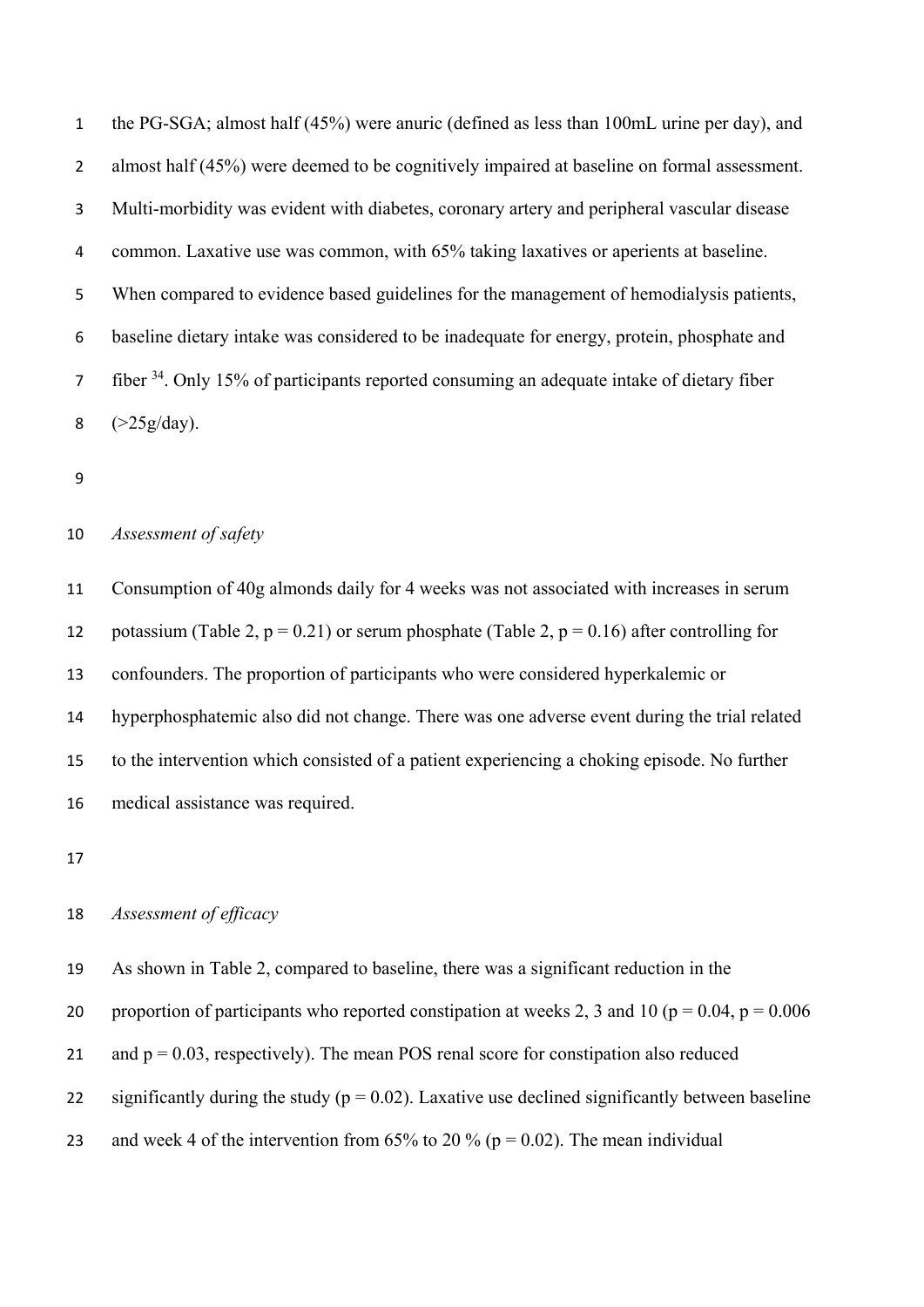consumption of almonds during the intervention weeks indicated that adherence to the intervention was high (Table 2, mean: 89%).

#### *Secondary outcomes*

 There was a significant improvement in QOL over the 10 weeks (Table 3). The EQ-5D-5L index score increased by 0.15 quality-adjusted life-years (QALY) from baseline by week 10 ( $p = 0.03$ ). There was no change in mean EQ-5D-5L Visual Analogue Scale score, uremic toxins, or cognition. However, total symptom burden decreased significantly from a mean 9 score at baseline of  $16.7 \pm 6.7$  to  $10.2 \pm 6.0$  by week 4 and  $11.3 \pm 9.0$  by week 10 (p = 0.002). 10 Other significant changes in symptom scores occurred for vomiting ( $p = 0.02$ ), constipation 11 (p = 0.02), itching (p = 0.006) and skin changes (p = 0.002).

 No differences were observed in faecal microbiota diversity (alpha- or beta-diversity), either before or following the intervention. The consumption of 40 g daily of almonds over 4 weeks did not have a measurable effect on faecal microbiota composition (the relative abundance of specific bacterial taxa) in individuals undertaking hemodialysis.

#### **Discussion**

 In this safety and efficacy trial, consumption of 40g almond daily for four weeks was not associated with harmful elevations of serum potassium or phosphate, or other major adverse events. The intervention was associated with significant improvements in constipation when measured using two separate patient reported outcome tools. This trial also saw significant improvements in QOL and symptoms such as vomiting, itch and dry skin during the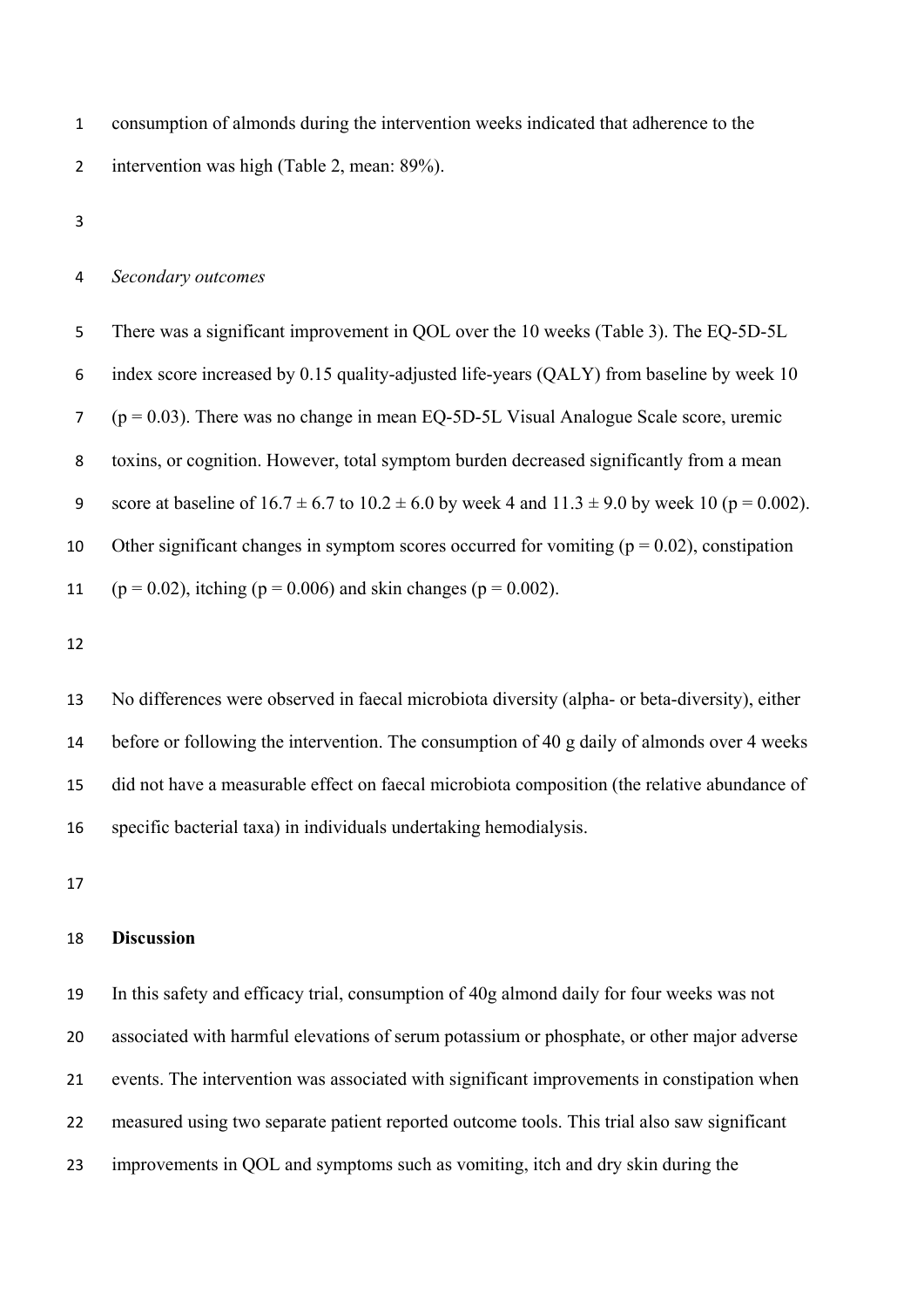- intervention period. This non-drug intervention was also well tolerated by participants, with excellent adherence to guidelines for consumption of the almonds provided.
- 

 Given the high prevalence of constipation among dialysis patients, safe and effective management methods are required. This trial suggests that regular nut consumption may be a potentially effective and safe non-drug alternative or adjunct to traditional methods used to manage constipation. The effect size of the reduction in constipation between baseline and week 4 was equivalent to a moderately large effect (Cohen's *d* 0.58) and has obvious 9 practical importance . Physiological mechanisms for how nuts may assist with laxation appear to be more than just the provision of the additional fiber. For example, some authors suggest the effect on laxation may be related to the presence of large amounts of fermentable carbohydrates including xylose and galactose in the almond cell wall. These carbohydrates 13 are known to exert a prebiotic effect , providing the substrate for bacterial metabolism that 14 may confer a benefit for the human host  $3^7$ . Others suggest that nut digestion induces 15 remodelling of the gut microbiota<sup>38</sup> via improved butyrate synthesis from the metabolism of the fiber and polyphenol content.

 In addition to constipation, patients undergoing dialysis commonly report dermatological symptoms. Mechanisms for the improved skin and reduction in itch (pruritus) reported by participants in our trial are unknown. Pruritus and xerosis (dry skin) in dialysis patients are 21 understudied , despite pruritus being experienced by almost half of dialysis patients. These 22 complaints are also associated with reduction in the QOL of dialysis patients . Traditionally, 23 it is thought that xerosis is due to a reduction in the eccrine sweat glands and atrophy of 24 sebaceous glands <sup>41</sup>. It is unclear what role diet may have in these conditions. However, one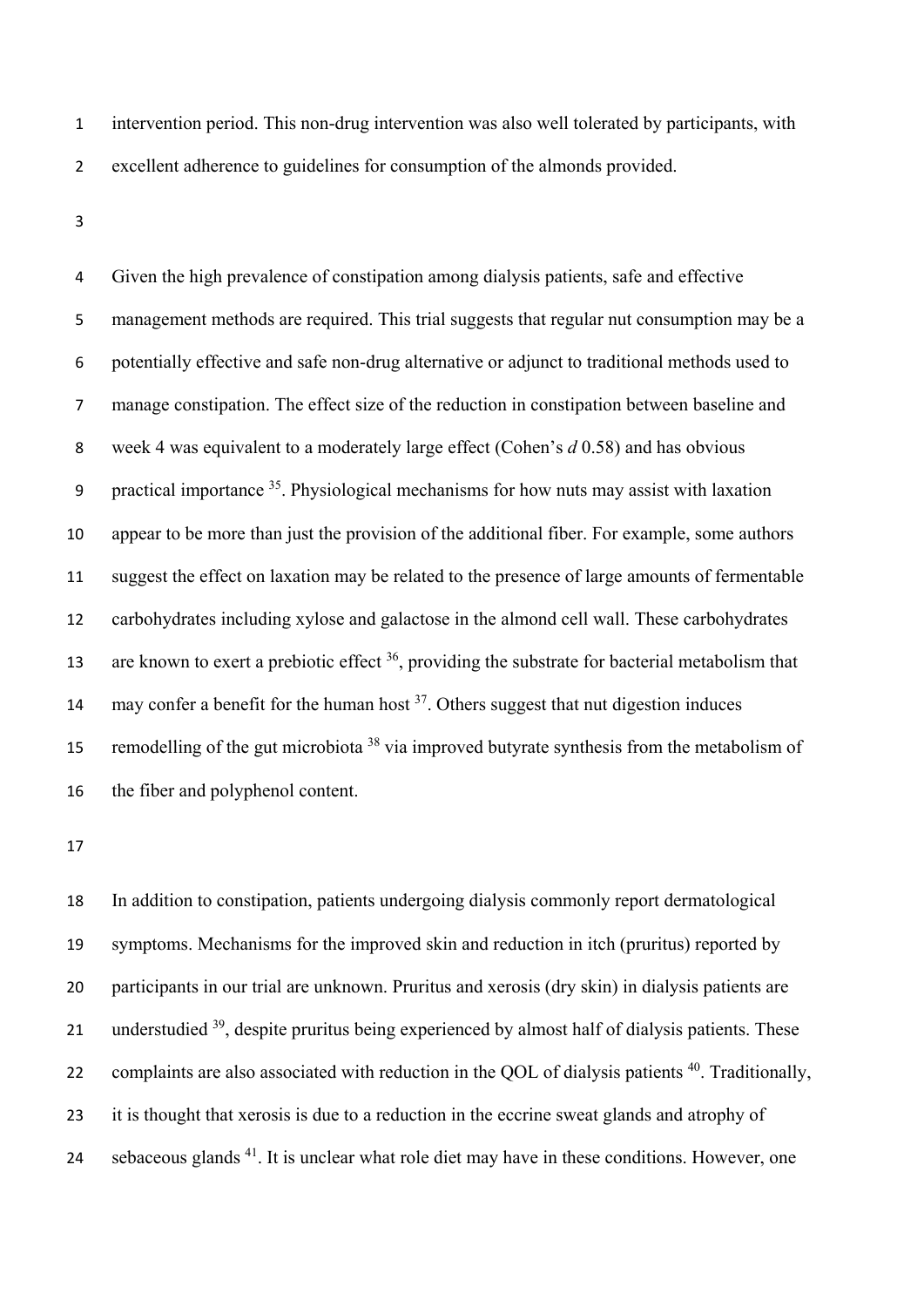may speculate that the improvements in skin and pruritus may be due to the high monounsaturated fat and vitamin E composition of the almonds. Vitamin E intake has been associated with skin quality , and dietary intake of vitamin E is reduced in individuals with end stage kidney disease due to a reduction in consumption of rich food sources (nuts, spinach and wholegrain cereals). Metabolism of vitamin E is also impaired in dialysis 6 . patients . Future research to examine the relationship between skin and dietary quality is warranted.

 This trial adds to the evidence base regarding the high symptom burden and poor QOL 10 amongst dialysis patients , especially those with constipation  $4$ . In this trial, the participants experienced a range of symptoms in addition to constipation, and the QOL was far below reported Australian norms (mean index score 0.91 and mean VAS score 78.55) even at 13 baseline <sup>45</sup>. The reasons for the gain of 0.15 of a OALY during the trial period are unknown. Qualitative research to ascertain why this occurred would have been beneficial and could be an area for future research.

 There are several strengths to this study. This includes the comprehensive collection of data regarding potential confounders to the results including in depth dietary data. However, there are also several obvious limitations. These include the small sample size and short follow up period. Unlike drug studies, it is difficult to blind participants to whole food interventions, thus, it is also possible that participants may have been subject to reporting bias. We used standard tools to assess efficacy outcomes, however, it should be noted that these tools rely on self-reported changes in bowel habits, which may have also introduced bias. Given the free-living nature of the participants, this challenge is likely to persist in future studies. We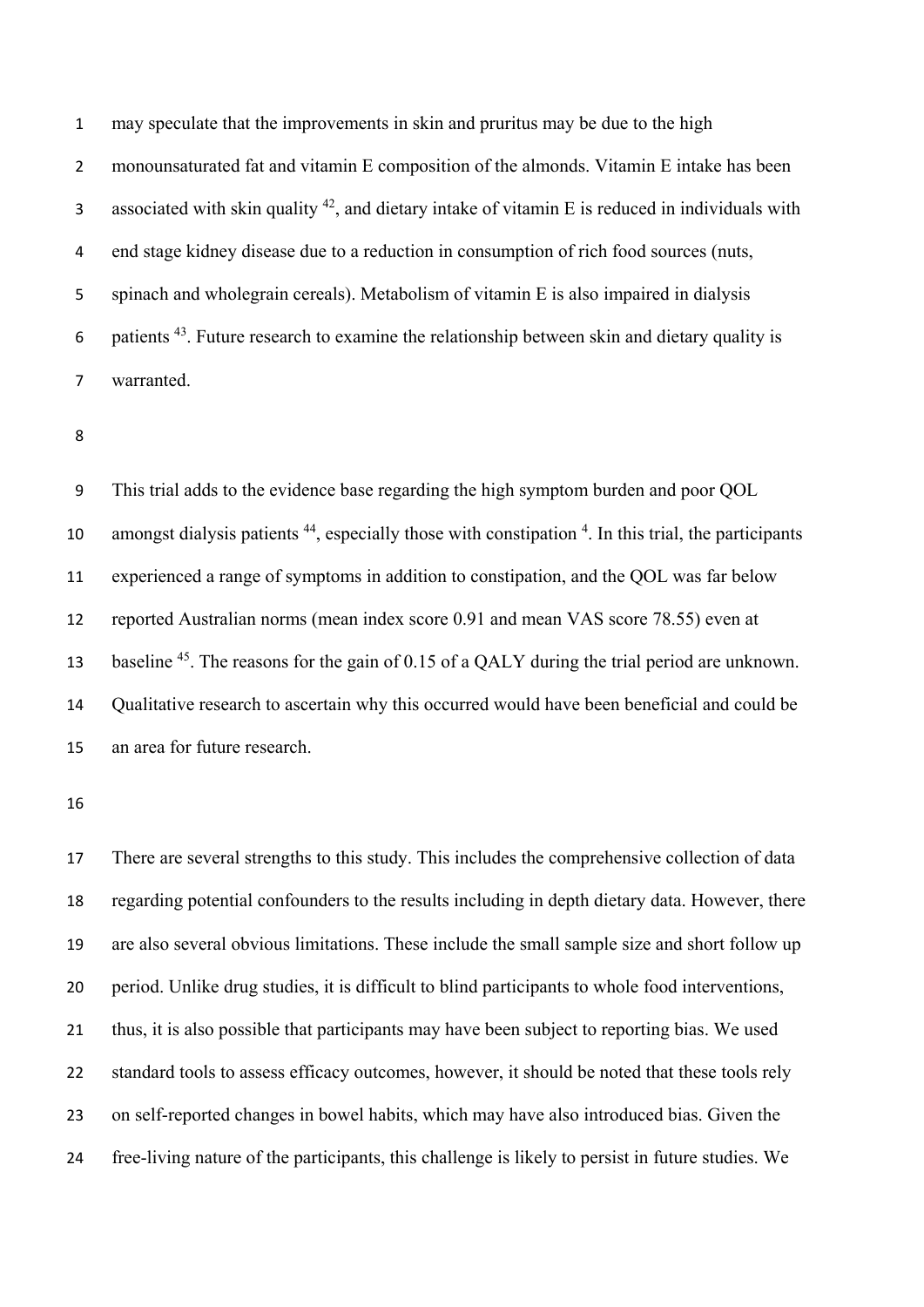attempted to minimise inter-individual variation by using a study design where participants acted as their own controls and undertook the intervention first. This was due to concerns regarding compliance and potential contamination of the intervention. It was also not considered appropriate to randomise participants in each site to start on either the intervention or control period and practical challenges coordinating between sites prevented randomisation by shift. As a result, we cannot conclude that bias may have influenced the study findings. It should be noted that many of the improvements seen during the intervention period (for example frequency of bowel movements, use of laxatives) were mitigated during the control period, although they remained more favourable than baseline levels. These results suggest that the intervention was partly responsible, although there may have been some continued carry-over effects observed during the control period.

 To conclude, this trial offers insights into the utility of including nuts in the diet of haemodialysis patients to improve bowel health. In addition to being a safe, effective and well tolerated treatment, this trial also found there were improvements in QOL, and symptoms such as vomiting, itching and skin changes. Future research into the use of foods such as nuts to assist with constipation are needed, especially studies with a more robust study design. Despite no known mechanism, studies exploring the relationship between dietary changes and skin quality and pruritus will be beneficial for developing potential treatments. Additional research to elucidate potential mechanisms for these findings is warranted. Further exploration of dietary patterns in those undertaking dialysis, especially in those with suboptimal bowel health may also be useful.

# **Practical Application**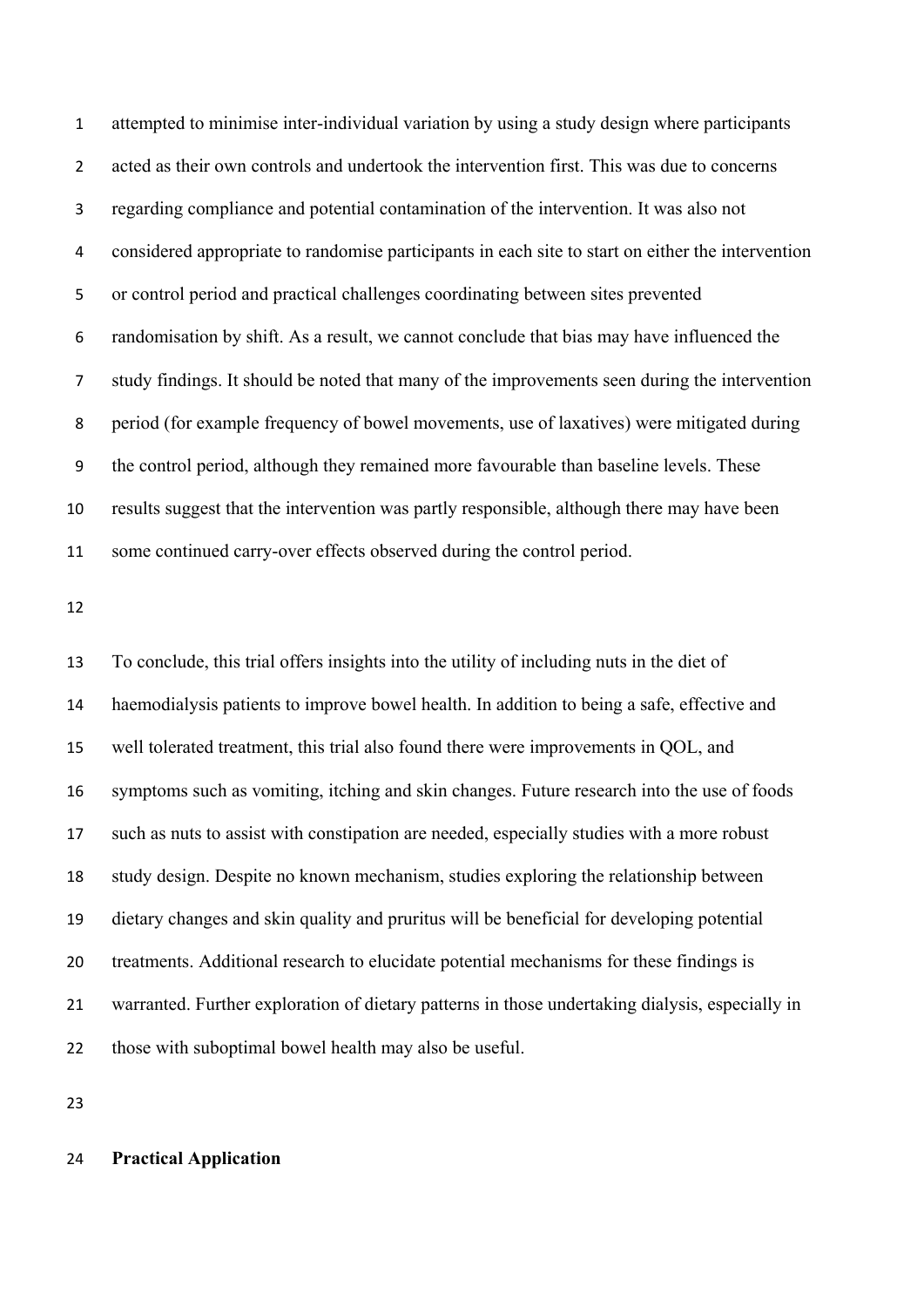- The findings of this study support the potential re-inclusion of foods such as nuts into the diet
- of haemodialysis patients.
- 
- 

| 5              |     | <b>References</b>                                                                                                                                      |
|----------------|-----|--------------------------------------------------------------------------------------------------------------------------------------------------------|
| 6              | 1.  | Grant CJ, Harrison LE, Hoad CL, Marciani L, Gowland PA, McIntyre CW. Patients with chronic                                                             |
| $\overline{7}$ |     | kidney disease have abnormal upper gastro-intestinal tract digestive function: A study of                                                              |
| 8              |     | uremic enteropathy. J Gastroenterol Hepatol. 2017;32(2):372-377.                                                                                       |
| 9              | 2.  | Zuvela J, Trimingham C, Le Leu R, et al. Gastrointestinal symptoms in patients receiving                                                               |
| 10             |     | dialysis: A systematic review. Nephrology. 2018;23(8):718-727.                                                                                         |
| 11             | 3.  | Dong R, Guo Z-Y, Ding J-R, Zhou Y-Y, Wu H. Gastrointestinal symptoms: a comparison                                                                     |
| 12             |     | between patients undergoing peritoneal dialysis and hemodialysis. World J Gastroenterol.                                                               |
| 13             |     | 2014;20(32):11370-11375.                                                                                                                               |
| 14             | 4.  | Zhang J, Huang C, Li Y, et al. Health-related quality of life in dialysis patients with                                                                |
| 15             |     | constipation: a cross-sectional study. Patient preference and adherence. 2013;7:589-594.                                                               |
| 16             | 5.  | Lehnhardt A, Kemper MJ. Pathogenesis, diagnosis and management of hyperkalemia.                                                                        |
| 17             |     | Pediatric Nephrology (Berlin, Germany). 2011;26(3):377-384.                                                                                            |
| 18<br>19       | 6.  | Gokal R, Alexander S, Ash S, et al. Peritoneal catheters and exit-site practices toward                                                                |
| 20             |     | optimum peritoneal access: 1998 update. (Official report from the International Society for<br>Peritoneal Dialysis). Perit Dial Int. 1998;18(1):11-33. |
| 21             | 7.  | Leung L, Riutta T, Kotecha J, Rosser W. Chronic constipation: an evidence-based review. J Am                                                           |
| 22             |     | Board Fam Med. 2011;24(4):436-451.                                                                                                                     |
| 23             | 8.  | Manera KE, Johnson DW, Craig JC, et al. Patient and Caregiver Priorities for Outcomes in                                                               |
| 24             |     | Peritoneal Dialysis. Multinational Nominal Group Technique Study. 2019;14(1):74-83.                                                                    |
| 25             | 9.  | Lee A, Lambert K, Byrne P, Lonergan M. Prevalence of constipation in patietns with advanced                                                            |
| 26             |     | kidney disease. Journal of Renal Care. 2016;42(3):144-149.                                                                                             |
| 27             | 10. | Murtagh FEM, Addington-Hall J, Higginson IJ. The Prevalence of Symptoms in End-Stage                                                                   |
| 28             |     | Renal Disease: A Systematic Review. Adv Chronic Kidney Dis. 2007;14(1):82-99.                                                                          |
| 29             | 11. | Shen Q, Zhu H, Jiang G, Liu X. Nurse-Led Self-Management Educational Intervention                                                                      |
| 30             |     | Improves Symptoms of Patients With Functional Constipation. West J Nurs Res.                                                                           |
| 31             |     | 2018;40(6):874-888.                                                                                                                                    |
| 32             | 12. | St-Jules DE, Jagannathan R, Gutekunst L, Kalantar-Zadeh K, Sevick MA. Examining the                                                                    |
| 33             |     | Proportion of Dietary Phosphorus From Plants, Animals, and Food Additives Excreted in                                                                  |
| 34             |     | Urine. J Ren Nutr. 2017;27(2):78-83.                                                                                                                   |
| 35             | 13. | Naismith DJ, Braschi A. An investigation into the bioaccessibility of potassium in unprocessed                                                         |
| 36             |     | fruits and vegetables. Int J Food Sci Nutr. 2008;59(5):438-450.                                                                                        |
| 37             | 14. | Martínez-Pineda M, Yagüe-Ruiz C, Caverni-Muñoz A, Vercet-Tormo A. Cooking Legumes: A                                                                   |
| 38             |     | Way for Their Inclusion in the Renal Patient Diet. J Ren Nutr. 2019;29(2):118-125.                                                                     |
| 39             | 15. | Kelly JT, Palmer SC, Wai SN, et al. Healthy Dietary Patterns and Risk of Mortality and ESRD in                                                         |
| 40             |     | CKD: A Meta-Analysis of Cohort Studies. Clin J Am Soc Nephrol. 2016.                                                                                   |
| 41             | 16. | Banerjee T, Liu Y, Crews DC. Dietary Patterns and CKD Progression. Blood Purif. 2016;41(1-                                                             |
| 42             |     | 3):117-122.                                                                                                                                            |
| 43             | 17. | Avesani CM, Teta D, Carrero JJ. Liberalizing the diet of patients undergoing dialysis: are we                                                          |
| 44             |     | ready? Nephrology Dialysis Transplantation. 2018:gfy309-gfy309.                                                                                        |
| 45             | 18. | Ghimire S, Castelino RL, Jose MD, Zaidi STR. Medication adherence perspectives in                                                                      |
| 46             |     | haemodialysis patients: a qualitative study. BMC Nephrol. 2017;18(1):167.                                                                              |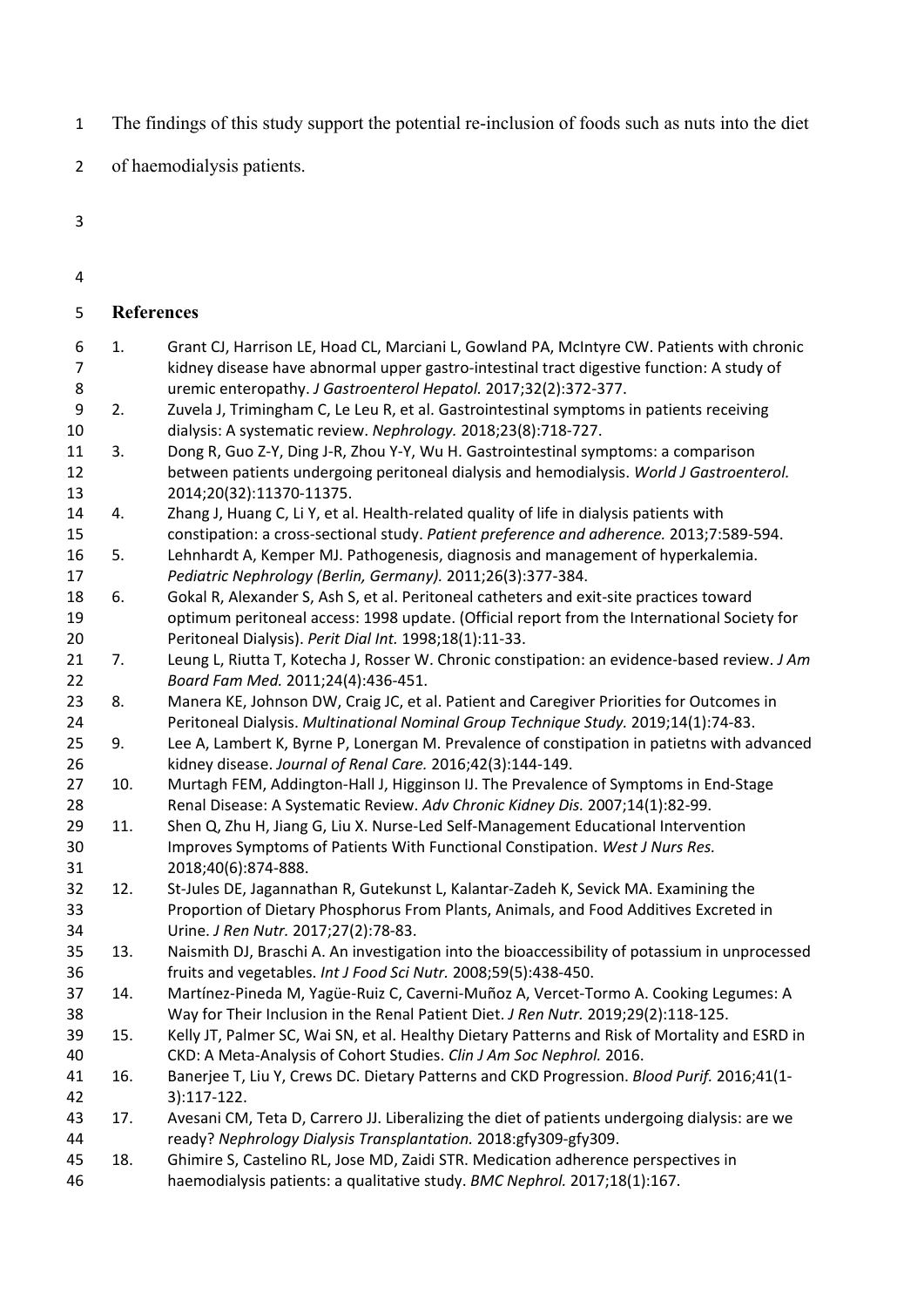| $\mathbf{1}$   | 19. | Mechta Nielsen T, Frøjk Juhl M, Feldt-Rasmussen B, Thomsen T. Adherence to medication in                                                            |
|----------------|-----|-----------------------------------------------------------------------------------------------------------------------------------------------------|
| $\overline{2}$ |     | patients with chronic kidney disease: a systematic review of qualitative research. Clinical                                                         |
| 3              |     | kidney journal. 2018;11(4):513-527.                                                                                                                 |
| 4              | 20. | Murali KM, Mullan J, Roodenrys S, Hassan HC, Lambert K, Lonergan M. Strategies to improve                                                           |
| 5              |     | dietary, fluid, dialysis or medication adherence in patients with end stage kidney disease on                                                       |
| 6              |     | dialysis: A systematic review and meta-analysis of randomized intervention trials. PLoS One.                                                        |
| $\overline{7}$ |     | 2019;14(1):e0211479.                                                                                                                                |
| 8              | 21. | de Souza RGM, Schincaglia RM, Pimentel GD, Mota JF. Nuts and Human Health Outcomes: A                                                               |
| 9              |     | Systematic Review. Nutrients. 2017;9(12):1311.                                                                                                      |
| 10             | 22. | Lamuel-Raventos RM, Onge MS. Prebiotic nut compounds and human microbiota. Crit Rev                                                                 |
| 11             |     | Food Sci Nutr. 2017;57(14):3154-3163.                                                                                                               |
| 12             | 23. | Liu Z, Lin X, Huang G, Zhang W, Rao P, Ni L. Prebiotic effects of almonds and almond skins on                                                       |
| 13             |     | intestinal microbiota in healthy adult humans. Anaerobe. 2014;26:1-6.                                                                               |
| 14             | 24. | Barbour JA, Howe PRC, Buckley JD, Bryan J, Coates AM. Nut consumption for vascular health                                                           |
| 15             |     | and cognitive function. Nutrition Research Reviews. 2014;27(1):131-158.                                                                             |
| 16             | 25. | Bao Y, Han J, Hu FB, et al. Association of Nut Consumption with Total and Cause-Specific                                                            |
| 17             |     | Mortality. N Engl J Med. 2013;369(21):2001-2011.                                                                                                    |
| 18             | 26. | Des Jarlais DC, Lyles C, Crepaz N. Improving the reporting quality of nonrandomized                                                                 |
| 19             |     | evaluations of behavioral and public health interventions: the TREND statement. Am J Public                                                         |
| 20             |     | Health. 2004;94.                                                                                                                                    |
| 21             | 27. | Hoffmann TC, Glasziou PP, Boutron I, et al. Better reporting of interventions: template for                                                         |
| 22             |     | intervention description and replication (TIDieR) checklist and guide. BMJ: British Medical                                                         |
| 23             |     | Journal. 2014;348:g1687.                                                                                                                            |
| 24             | 28. | AUSNUT 2011-13 - Australian Food Composition Database - Release 1.0. 2014.                                                                          |
| 25             |     | http://www.foodstandards.gov.au/science/monitoringnutrients/afcd/Pages/fooddetails.asp                                                              |
| 26             |     | x?PFKID=F006081.                                                                                                                                    |
| 27             | 29. | New South Wales Agency for Clinical Innovation. Therapeutic Diet Specifications for Adult                                                           |
| 28             |     | Inpatients In:2019.                                                                                                                                 |
| 29             | 30. | Lewis SJ, Heaton KW. Stool form scale as a useful guide to intestinal transit time. Scand J                                                         |
| 30             |     | Gastroenterol. 1997;32(9):920-924.                                                                                                                  |
| 31             | 31. | Murphy EL, Murtagh FE, Carey I, Sheerin NS. Understanding symptoms in patients with                                                                 |
| 32             |     | advanced chronic kidney disease managed without dialysis: use of a short patient-completed                                                          |
| 33             |     | assessment tool. Nephron Clin Pract. 2009;111(1):c74-80.                                                                                            |
| 34             | 32. | Desbrow B, Bauer J, Blum C, Kandasamy A, McDonald A, Montgomery K. Assessment of                                                                    |
| 35             |     | nutritional status in hemodialysis patients using patient-generated subjective global                                                               |
| 36             |     | assessment. J Ren Nutr. 2005;15(2):211-216.                                                                                                         |
| 37             | 33. | Shim J-S, Oh K, Kim HC. Dietary assessment methods in epidemiologic studies. Epidemiology                                                           |
| 38             |     | and health. 2014;36:e2014009-e2014009.                                                                                                              |
| 39             | 34. | Ash S, Campbell, K.L. Bogard, J., Millichamp, A. Nutrition prescription to achieve positive                                                         |
| 40             |     | outcomes in chronic kidney disease. Nutrients. 2014;6:416-451.                                                                                      |
| 41             | 35. | Hojat M, Xu G. A visitor's guide to effect sizes: statistical significance versus practical                                                         |
| 42             |     | (clinical) importance of research findings. Advances in health sciences education : theory and                                                      |
| 43             |     | practice. 2004;9(3):241-249.                                                                                                                        |
| 44             | 36. | Grundy MM-L, Lapsley K, Ellis PR. A review of the impact of processing on nutrient                                                                  |
| 45             |     | bioaccessibility and digestion of almonds. International Journal of Food Science &                                                                  |
| 46             |     | Technology. 2016;51(9):1937-1946.                                                                                                                   |
| 47             | 37. | Roberfroid M, Gibson GR, Hoyles L, et al. Prebiotic effects: metabolic and health benefits. Br                                                      |
| 48             |     | J Nutr. 2010;104 Suppl 2:S1-63.                                                                                                                     |
| 49<br>50       | 38. | Sugizaki CSA, Naves MMV. Potential Prebiotic Properties of Nuts and Edible Seeds and Their<br>Relationship to Obesity. Nutrients. 2018;10(11):1645. |
|                |     |                                                                                                                                                     |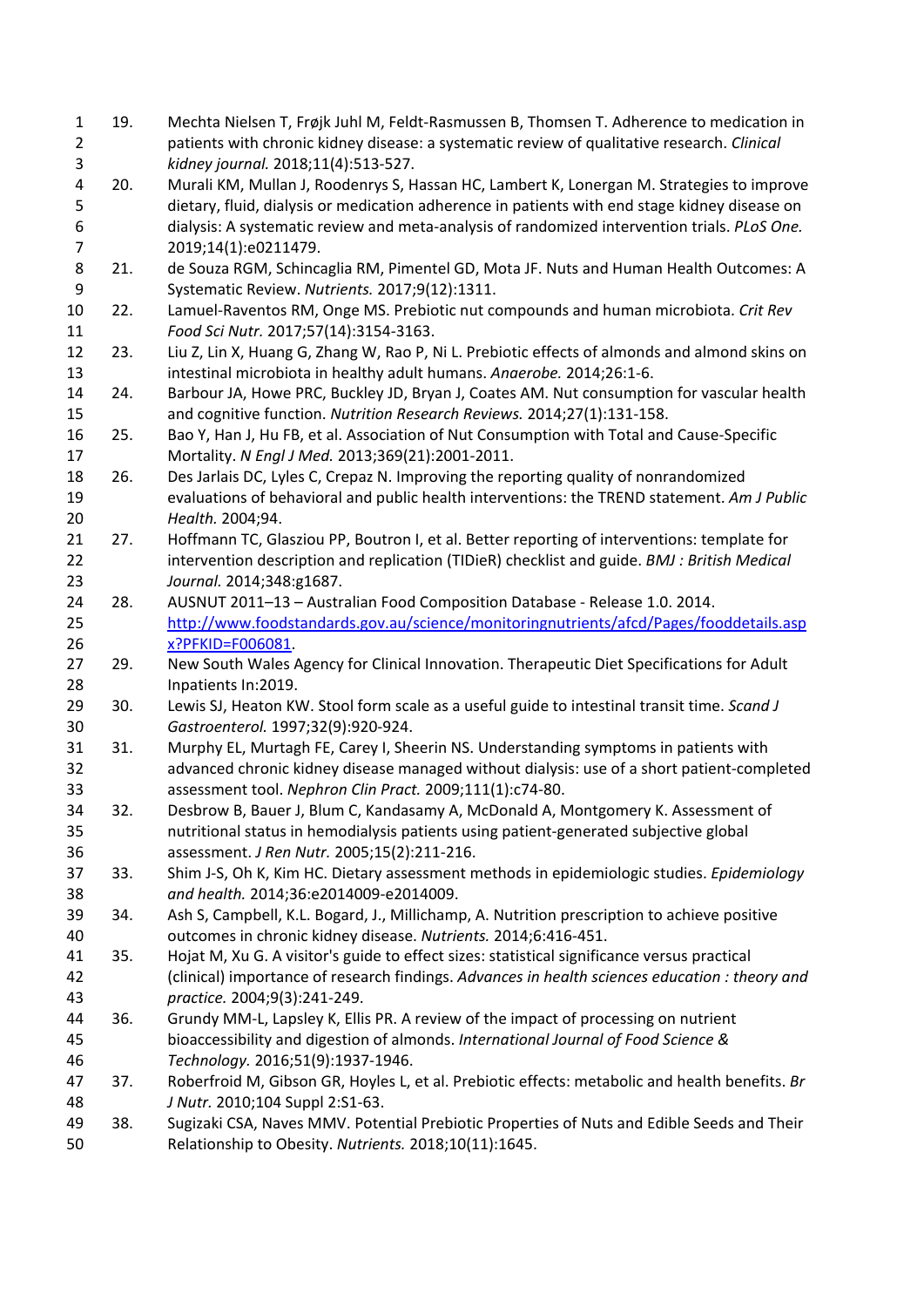| 1<br>$\overline{2}$ | 39. | Scherer JS, Combs SA, Brennan F. Sleep Disorders, Restless Legs Syndrome, and Uremic<br>Pruritus: Diagnosis and Treatment of Common Symptoms in Dialysis Patients. Am J Kidney |
|---------------------|-----|--------------------------------------------------------------------------------------------------------------------------------------------------------------------------------|
| 3                   |     | Dis. 2017;69(1):117-128.                                                                                                                                                       |
| 4                   | 40. | Kimata N, Fuller DS, Saito A, et al. Pruritus in hemodialysis patients: Results from the                                                                                       |
| 5                   |     | Japanese Dialysis Outcomes and Practice Patterns Study (JDOPPS). Hemodialysis                                                                                                  |
| 6                   |     | international International Symposium on Home Hemodialysis. 2014;18(3):657-667.                                                                                                |
| $\overline{7}$      | 41. | Gagnon AL, Desai T. Dermatological diseases in patients with chronic kidney disease. Journal                                                                                   |
| 8                   |     | of nephropathology. 2013;2(2):104-109.                                                                                                                                         |
| 9                   | 42. | Nachbar F, Korting HC. The role of vitamin E in normal and damaged skin. J Mol Med (Berl).                                                                                     |
| 10                  |     | 1995;73(1):7-17.                                                                                                                                                               |
| 11                  | 43. | Rusu A. Vitamin E in Hemodialysis Patients, . In: Morales-Gonzalez J, ed. Vitamin E in Health                                                                                  |
| 12                  |     | and Disease. InTechOpen; 2018.                                                                                                                                                 |
| 13                  | 44. | Li H, Xie L, Yang J, Pang X. Symptom burden amongst patients suffering from end-stage renal                                                                                    |
| 14                  |     | disease and receiving dialysis: A literature review. International Journal of Nursing Sciences.                                                                                |
| 15                  |     | 2018;5(4):427-431.                                                                                                                                                             |
| 16                  | 45. | McCaffrey N, Kaambwa B, Currow DC, Ratcliffe J. Health-related quality of life measured                                                                                        |
| 17                  |     | using the EQ-5D-5L: South Australian population norms. Health and quality of life outcomes.                                                                                    |
| 18                  |     | 2016;14(1):133.                                                                                                                                                                |
| 19                  | 46. | Palliative Care Outcome Scale (POS). How to Score POS version1 and version 2. 2012;                                                                                            |
| 20                  |     | https://pos-pal.org/maix/how-to-report.php and https://pos-pal.org/maix/how-to-                                                                                                |
| 21                  |     | score.php Accessed February 1, 2019.                                                                                                                                           |
| 22                  | 47. | Herdman M, Gudex C, Lloyd A, et al. Development and preliminary testing of the new five-                                                                                       |
| 23                  |     | level version of EQ-5D (EQ-5D-5L). Quality of life research : an international journal of quality                                                                              |
| 24                  |     | of life aspects of treatment, care and rehabilitation. 2011;20(10):1727-1736.                                                                                                  |
| 25                  | 48. | Pretorius CJ, McWhinney BC, Sipinkoski B, et al. Reference ranges and biological variation of                                                                                  |
| 26                  |     | free and total serum indoxyl- and p-cresyl sulphate measured with a rapid UPLC                                                                                                 |
| 27                  |     | fluorescence detection method. Clin Chim Acta. 2013;419:122-126.                                                                                                               |
| 28                  | 49. | Nasreddine ZS, Phillips NA, Bedirian V, et al. The Montreal Cognitive Assessment, MoCA: a                                                                                      |
| 29                  |     | brief screening tool for mild cognitive impairment. J Am Geriatr Soc. 2005;53(4):695-699.                                                                                      |
| 30                  | 50. | Tholen S, Schmaderer C, Kusmenkov E, et al. Variability of cognitive performance during                                                                                        |
| 31                  |     | hemodialysis: standardization of cognitive assessment. Dement Geriatr Cogn Disord.                                                                                             |
| 32                  |     | 2014;38(1-2):31-38.                                                                                                                                                            |
| 33                  | 51. | Lambert K, Mullan, J., Mansfield, K., Lonergan, M.,. A comparison of the extent and pattern of                                                                                 |
| 34                  |     | cognitive impairment among predialysis, dialysis and transplant patients: a cross sectional                                                                                    |
| 35                  |     | study from Australia. Nephrology 2016:Aug 9. doi: 10.1111/nep.12892. [Epub ahead of                                                                                            |
| 36                  |     | print].                                                                                                                                                                        |
| 37                  | 52. | Tiffin-Richards FE, Costa AS, Holschbach B, et al. The Montreal Cognitive Assessment (MoCA)                                                                                    |
| 38                  |     | - a sensitive screening instrument for detecting cognitive impairment in chronic hemodialysis                                                                                  |
| 39                  |     | patients. PLoS One. 2014;9(10):e106700.                                                                                                                                        |
| 40                  | 53. | Callahan BJ, McMurdie PJ, Rosen MJ, Han AW, Johnson AJ, Holmes SP. DADA2: High-                                                                                                |
| 41                  |     | resolution sample inference from Illumina amplicon data. Nature methods. 2016;13(7):581-                                                                                       |
| 42                  |     | 583.                                                                                                                                                                           |
| 43                  |     |                                                                                                                                                                                |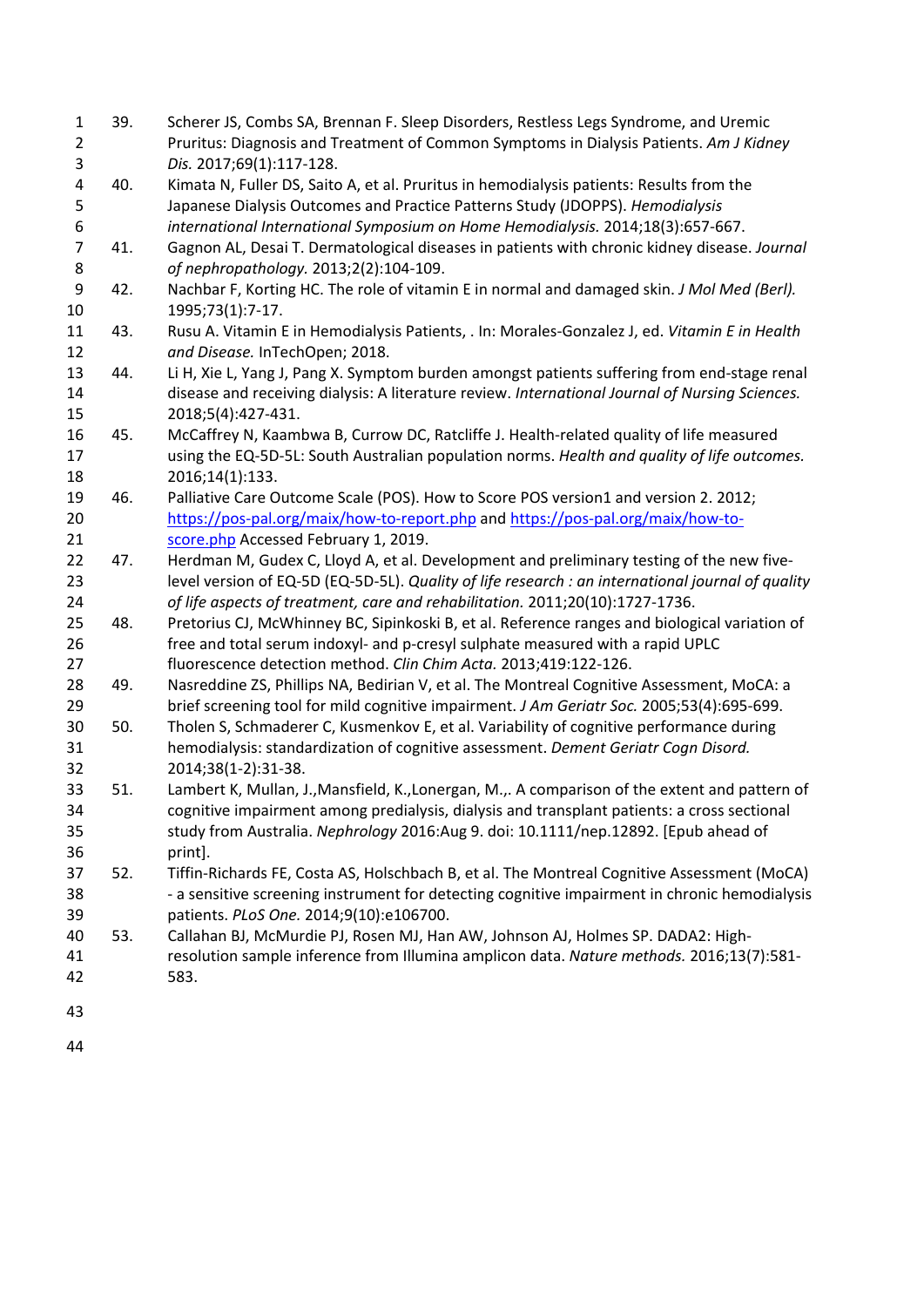#### **Supplemental material**

**Methods**

- *Secondary outcomes:*
- 4 Overall symptom burden was evaluated using the Patient Outcome Scale- Renal <sup>31</sup> at
- baseline, weeks 1- 4, 7, 10 of the study. Reporting of scores is as per the reporting guidelines
- 6 of the authors<sup>46</sup>, with a total score for overall symptom burden ranging from 0 to 68
- (indicative of a high symptom burden) . Quality of life was assessed using the EuroQol 5
- 8 level Quality of Life Assessment tool (EQ-5D-5L)<sup>47</sup>. This tool was completed at baseline,
- week 4,7 and 10. Assistance to complete these tools due to poor vision was provided by
- members of the research team when required. Analysis of crude scores was undertaken using
- the EuroQOL Crosswalk Value Calculator available from [https://euroqol.org/eq-5d-](https://euroqol.org/eq-5d-instruments/eq-5d-5l-about/valuation-standard-value-sets/crosswalk-index-value-calculator/)
- [instruments/eq-5d-5l-about/valuation-standard-value-sets/crosswalk-index-value-calculator/](https://euroqol.org/eq-5d-instruments/eq-5d-5l-about/valuation-standard-value-sets/crosswalk-index-value-calculator/)
- utilising the United Kingdom cross walk scores.
- 

 Serum total and free concentrations of the uremic toxins, p-Cresyl Sulfate and Indoxyl Sulfate were analysed by ultra-performance liquid chromatography (UPLC) using a 17 fluorescence detection method developed by the research team <sup>48</sup>. Serum samples were stored at -80°C and then analysed in a single batch. The free fraction of each toxin was defined as a percentage of total concentration (free serum concentration divided by the total concentration multiplied by 100). These samples were collected at weeks 1,4, and week 10.

 Serum total and free concentrations of the uremic toxins, p-Cresyl Sulfate (pCS) and Indoxyl Sulfate (IS) were analysed by ultra-performance liquid chromatography (UPLC) using a 24 fluorescence detection method developed by the research team <sup>48</sup>. Serum samples were stored 25 at -80 $^{\circ}$ C and then analysed in a single batch. Chromatography was performed with a Waters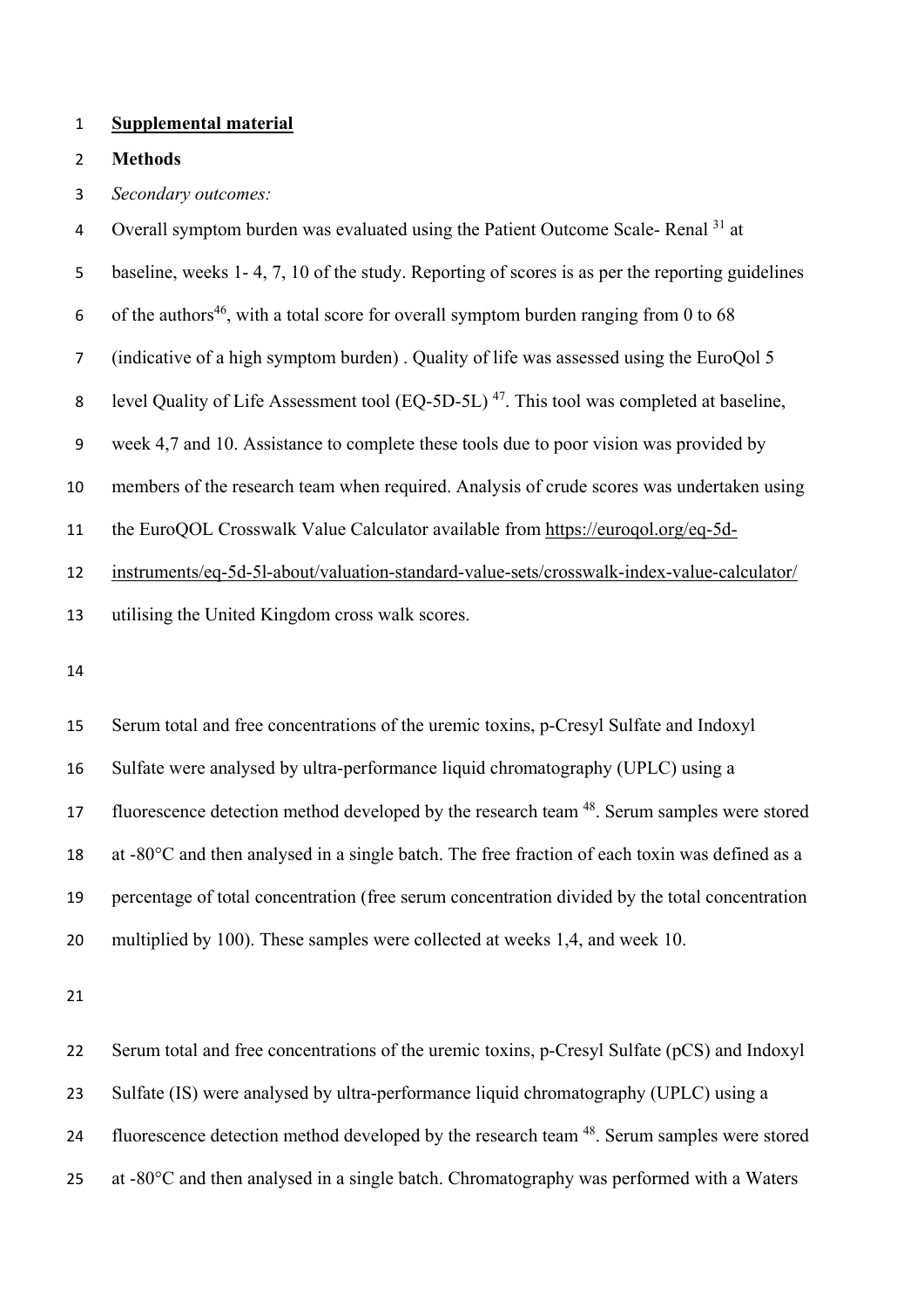| $\mathbf{1}$   | Acquity UPLC I class system comprising of a Binary solvent manager, flow through needle       |
|----------------|-----------------------------------------------------------------------------------------------|
| $\overline{2}$ | autosampler, fluorescence detector and column manager (Milford MA, USA) and an Acquity        |
| 3              | HSS T3 1.8 $\mu$ m (2.1 x 50 mm) column with an Acquity BEH C18 1.7 $\mu$ m VanGuard pre-     |
| 4              | column (2.1 x 5 mm). Mobile phase A was 50 mmol/L ammonium formate (pH 5.0) and               |
| 5              | mobile phase B was 100% acetonitrile. Mobile phase B increased with a linear gradient from    |
| 6              | 5 to 25 % over 2.1 min, was then maintained isocratically at 70 % for 0.4 min, followed by    |
| $\overline{7}$ | 0.5 min at 99%. The column was re-equilibrated with initial conditions for 0.5 min. The load- |
| 8              | ahead facility within the system was enabled to minimize the run time. Injection volume was   |
| 9              | 2 µL for total IS (tIS) and total $pCS$ (tpCS) and 5 µL for fIS and fpCS samples. Column      |
| 10             | temperature was maintained at 45°C. We quantified IS, $pCS$ and the internal standard (50     |
| 11             | umol/L 4-ethylphenol) with timed programmed fluorescence detection monitoring at specific     |
| 12             | excitation / emission wavelengths (IS: 300/390 nm; pCS: 260/283 nm; 4-ethylphenol:            |
| 13             | 285/310 nm).                                                                                  |

 f*pCS* and fIS were measured directly, without addition of an internal standard, on ultrafiltrates prepared at room temperature from 200 µl of serum centrifuged for 10 min at 13000 rpm with a 30000 MWCO filter (Merck, Kilsyth, Australia). tIS and t*p*CS were 18 measured after deproteinization of 100  $\mu$ L serum with 300  $\mu$ l of ethanol that contained internal standard (50µmol/L 4-ethylphenol). The mixture was vortexed for 1 min, centrifuged for 5 min at 13000 rpm and poured into a 2.0 mL tube that contained 200µL H2O and 1mL 21 dichloromethane. After vortexing for 1 min and centrifuging for 5 min at 13000 rpm, 150 µL 22 of the aqueous supernatant was transferred to an injection vial. The free fraction of each toxin was defined as a percentage of total concentration (free serum concentration divided by the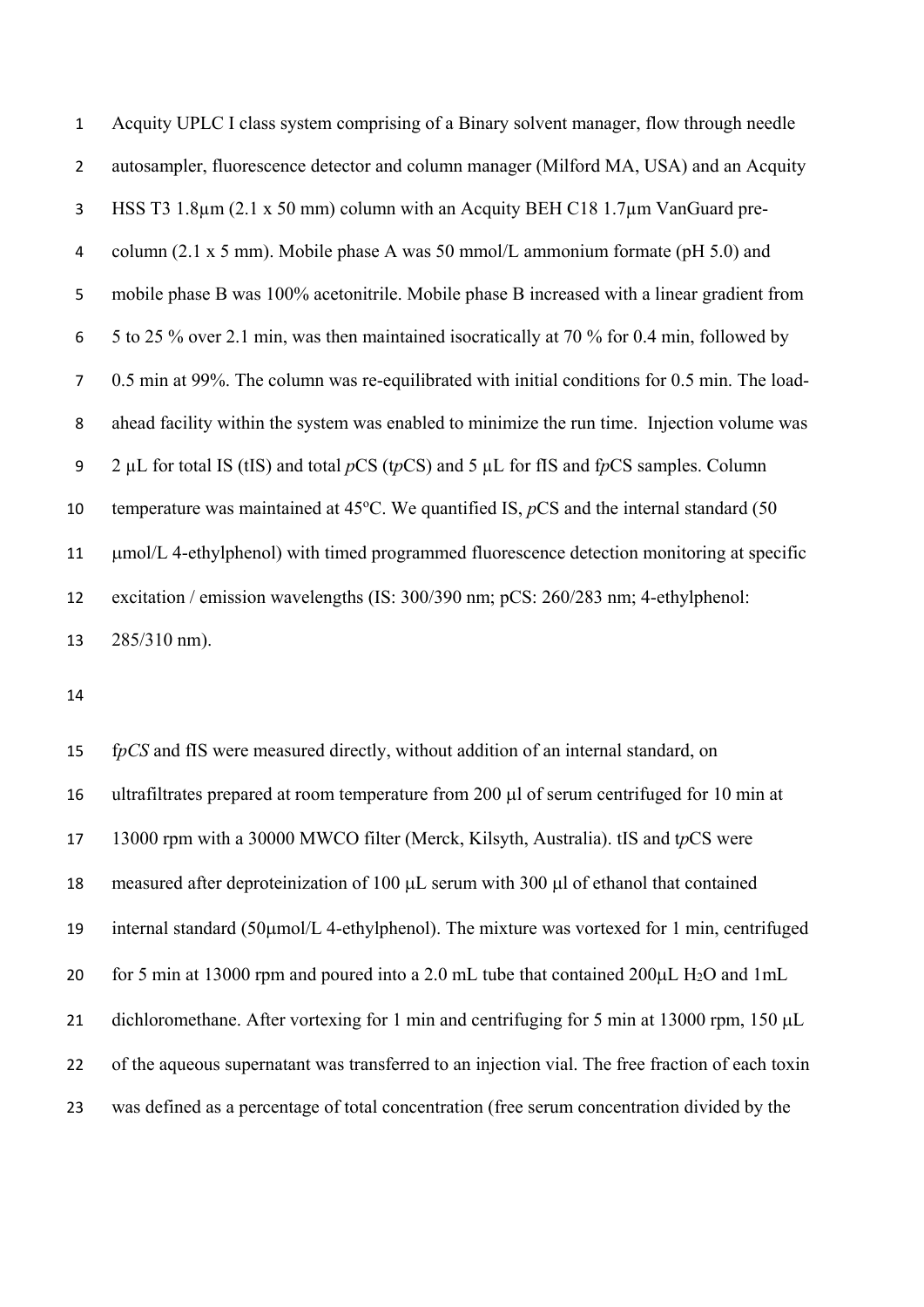total concentration multiplied by 100). These samples were collected at weeks 1,4, and week 10.

3 The Montreal Cognitive Assessment (MoCA) Tool<sup>49</sup> was used to screen for cognitive impairment and changes in cognition during the study. This tool is more sensitive at detecting 5 mild to moderate impairment than other tools such as the Mini Mental State Examination . The MoCA also comes in a range of more than thirty language versions and a version for blind participants which we have utilised in our unit previously . The MoCA was completed at week 1, week 4, and week 10 using a different version of the tool each time to limit learning effects. Assistance to complete these tools due to poor vision was provided by members of the research team when required. A score of ≤24/30 was used to indicate 11 cognitive impairment was present .

 Faecal samples for gut microbiome analysis were collected from participants using DNA/RNA shield - Faecal collection tubes (Zymo Research). These samples were collected at baseline, and the commencement of week 4, week 7 and week 10. Samples were frozen at - 80C and then analysed in one batch. Briefly, DNA was extracted using a DNeasy PowerSoil HTP 96 DNA Isolation kit (Qiagen) \_and the 16S rRNA V4 region was used to study the bacterial community. Amplicon sequencing of the V4 hypervariable region of the bacterial 16S rRNA gene was performed using an Illumina MiSeq platform. The forward and reverse primers for the V4 region were GTGCCAGCMGCCGCGGTAA (5′ end 515F) and GGACTACHVGGGTWTCTAAT (3′ end 806R), respectively.

 Sequence data was analysed using QIIME2 2018.2 (https ://qiime 2.org). Raw sequence data were first demultiplexed and quality filtered using the q2-demux plugin. This was followed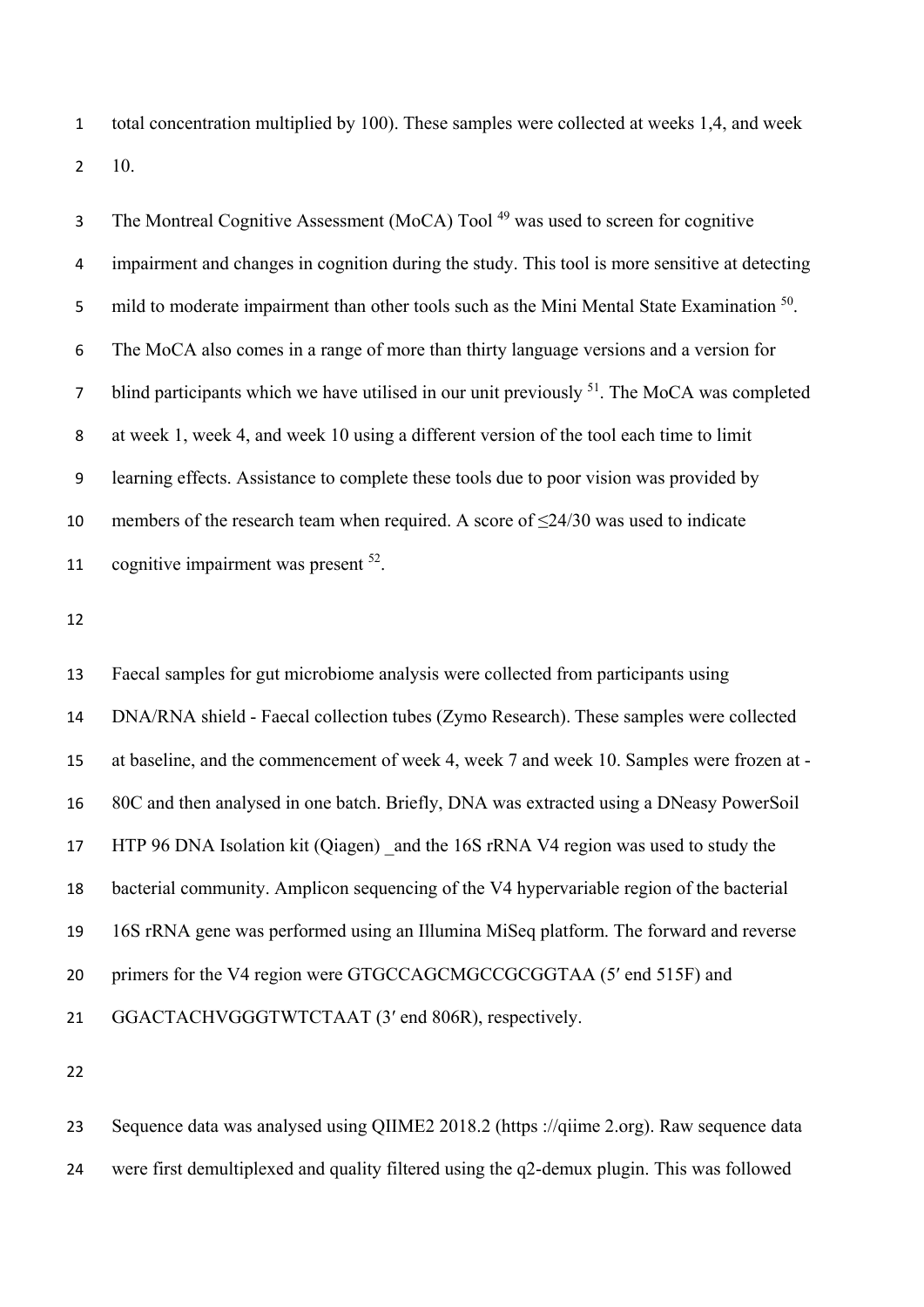1 by denoising with DADA2 for quality filtering and identification of sequence variants. Sequence variants were aligned and used to construct a phylogeny with FastTree programme (using the q2-phylogeny plugin). Core diversity metrics including alpha-diversity (observed OTUs, Faith's Phylogenetic Diversity), beta-diversity (weighted and unweighted UniFrac) and principal coordinate analysis (PCoA) was calculated at a depth of 5508 sequences per sample. Sequence variants were taxonomically classified against the Silva 132 99% OTUs reference sequences.

#### *Confounders*

 Demographic and clinical information was collected from the electronic medical record and dialysis flow sheets. Information included age, gender, urine output, laxative use, antibiotic use, phosphate binder type and dose, potassium binder (Resonium) use, dialysis prescription including dialyser size and bath strength, and interdialytic weight gain. A weekly pooled Kt/V was also conducted on each patient. Additional pathology measures were taken on a weekly basis including urea, creatinine; bicarbonate; calcium; corrected calcium; magnesium; albumin; C Reactive Protein, liver function tests; and Parathyroid hormone (PTH).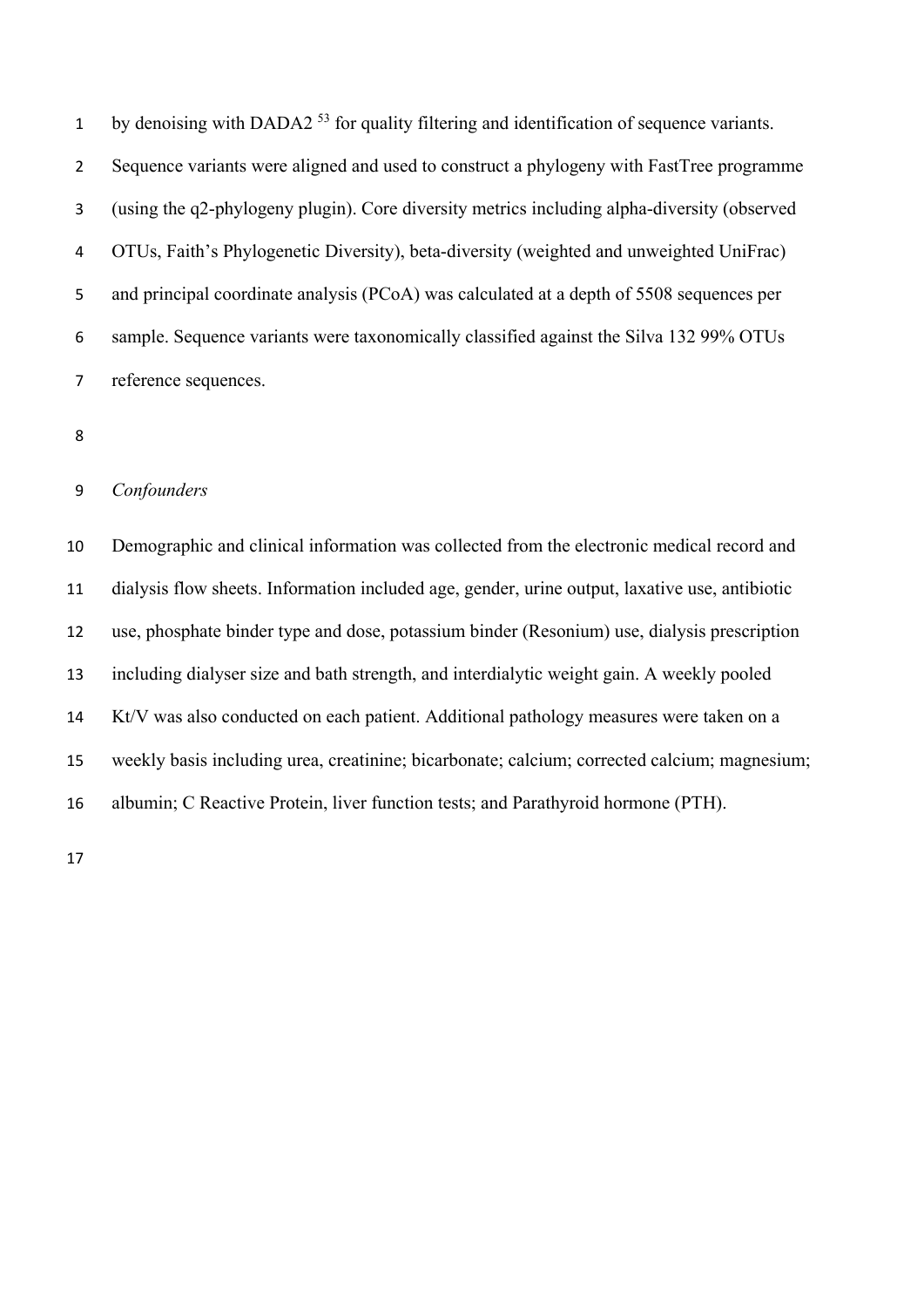Table 1. Baseline characteristics of study participants  $(n = 20)$ 

| Characteristic                                                                                                                                                                                                                                                                                                                                                                                                 | Number                                                                                                                                        |
|----------------------------------------------------------------------------------------------------------------------------------------------------------------------------------------------------------------------------------------------------------------------------------------------------------------------------------------------------------------------------------------------------------------|-----------------------------------------------------------------------------------------------------------------------------------------------|
| Gender (male)                                                                                                                                                                                                                                                                                                                                                                                                  | 11(51)                                                                                                                                        |
| Age, years median                                                                                                                                                                                                                                                                                                                                                                                              | 67.5 (IQR: 57.5-77.75)                                                                                                                        |
| Age category, years                                                                                                                                                                                                                                                                                                                                                                                            |                                                                                                                                               |
| 18-54                                                                                                                                                                                                                                                                                                                                                                                                          | 3(15%)                                                                                                                                        |
| 55-64                                                                                                                                                                                                                                                                                                                                                                                                          | $6(30\%)$                                                                                                                                     |
| 65-74                                                                                                                                                                                                                                                                                                                                                                                                          | 7(35%)                                                                                                                                        |
| 75-84                                                                                                                                                                                                                                                                                                                                                                                                          |                                                                                                                                               |
| >85                                                                                                                                                                                                                                                                                                                                                                                                            | $2(10\%)$                                                                                                                                     |
|                                                                                                                                                                                                                                                                                                                                                                                                                | $2(10\%)$                                                                                                                                     |
| Dry weight (kg)<br>Nutritional status                                                                                                                                                                                                                                                                                                                                                                          | 78 (67.1-99.9)                                                                                                                                |
|                                                                                                                                                                                                                                                                                                                                                                                                                |                                                                                                                                               |
| Well nourished                                                                                                                                                                                                                                                                                                                                                                                                 | 18 (90%)                                                                                                                                      |
| Moderately malnourished                                                                                                                                                                                                                                                                                                                                                                                        | $2(10\%)$                                                                                                                                     |
| Severely malnourished                                                                                                                                                                                                                                                                                                                                                                                          | 0(0)                                                                                                                                          |
| Anuric                                                                                                                                                                                                                                                                                                                                                                                                         | 9(45%)                                                                                                                                        |
| Comorbidities                                                                                                                                                                                                                                                                                                                                                                                                  |                                                                                                                                               |
| <b>Diabetes</b>                                                                                                                                                                                                                                                                                                                                                                                                | $8(40\%)$                                                                                                                                     |
| Cerebrovascular Disease                                                                                                                                                                                                                                                                                                                                                                                        | 3(15%)                                                                                                                                        |
| Peripheral Vascular Disease                                                                                                                                                                                                                                                                                                                                                                                    | 7(35%)                                                                                                                                        |
| <b>Coronary Artery Disease</b>                                                                                                                                                                                                                                                                                                                                                                                 | $8(40\%)$                                                                                                                                     |
| Chronic Lung Disease                                                                                                                                                                                                                                                                                                                                                                                           | 5(25%)                                                                                                                                        |
| Cognitive impairment present                                                                                                                                                                                                                                                                                                                                                                                   | 9(45%)                                                                                                                                        |
| MoCA score                                                                                                                                                                                                                                                                                                                                                                                                     |                                                                                                                                               |
| $>24/30$ (cognitively normal)                                                                                                                                                                                                                                                                                                                                                                                  | 11(55%)                                                                                                                                       |
| Between 20-24 (mild-moderate impairment)                                                                                                                                                                                                                                                                                                                                                                       | $8(40\%)$                                                                                                                                     |
| Less than 20/30 (severely impaired)                                                                                                                                                                                                                                                                                                                                                                            | 1(5%)                                                                                                                                         |
| Laxative use according to type                                                                                                                                                                                                                                                                                                                                                                                 |                                                                                                                                               |
| <b>Nil</b>                                                                                                                                                                                                                                                                                                                                                                                                     | 7(35%)                                                                                                                                        |
| Movicol                                                                                                                                                                                                                                                                                                                                                                                                        | 5(25%)                                                                                                                                        |
| Coloxyl                                                                                                                                                                                                                                                                                                                                                                                                        | 7(35%)                                                                                                                                        |
| Other                                                                                                                                                                                                                                                                                                                                                                                                          | 1(5%)                                                                                                                                         |
| Dietary intake                                                                                                                                                                                                                                                                                                                                                                                                 |                                                                                                                                               |
|                                                                                                                                                                                                                                                                                                                                                                                                                |                                                                                                                                               |
|                                                                                                                                                                                                                                                                                                                                                                                                                |                                                                                                                                               |
|                                                                                                                                                                                                                                                                                                                                                                                                                |                                                                                                                                               |
|                                                                                                                                                                                                                                                                                                                                                                                                                |                                                                                                                                               |
|                                                                                                                                                                                                                                                                                                                                                                                                                |                                                                                                                                               |
|                                                                                                                                                                                                                                                                                                                                                                                                                |                                                                                                                                               |
|                                                                                                                                                                                                                                                                                                                                                                                                                |                                                                                                                                               |
|                                                                                                                                                                                                                                                                                                                                                                                                                |                                                                                                                                               |
|                                                                                                                                                                                                                                                                                                                                                                                                                |                                                                                                                                               |
|                                                                                                                                                                                                                                                                                                                                                                                                                |                                                                                                                                               |
|                                                                                                                                                                                                                                                                                                                                                                                                                |                                                                                                                                               |
|                                                                                                                                                                                                                                                                                                                                                                                                                |                                                                                                                                               |
| Protein $(g/kg)$ (Ideal: $1.1g/kg$ )<br>Protein $(g/day)$<br>Energy (kJ/kg) (Ideal: 125-146 kJ/kg)<br>Energy (kJ/day)<br>Sodium (mmol/day) (Ideal: <100 mmol/day)<br>Sodium (mg/day)<br>Potassium mmol/kg (Ideal: 1 mmol/kg)<br>Potassium (mg/day)<br>Phosphate (mg/day)<br>Fibre ( $g/day$ ) (Ideal: >25 $g/day$ )<br>Proportion with adequate fibre intake, $n$ (%)<br>Dialysis adequacy $(Kt/V)$ (mean, sd) | 1.05<br>82.3 (21.7)<br>81.5<br>6354 (1922)<br>79.4 (28.7)<br>1826 (661)<br>0.76<br>2301 (671)<br>1221 (423)<br>19.1(7.8)<br>3(15)<br>1.5(0.3) |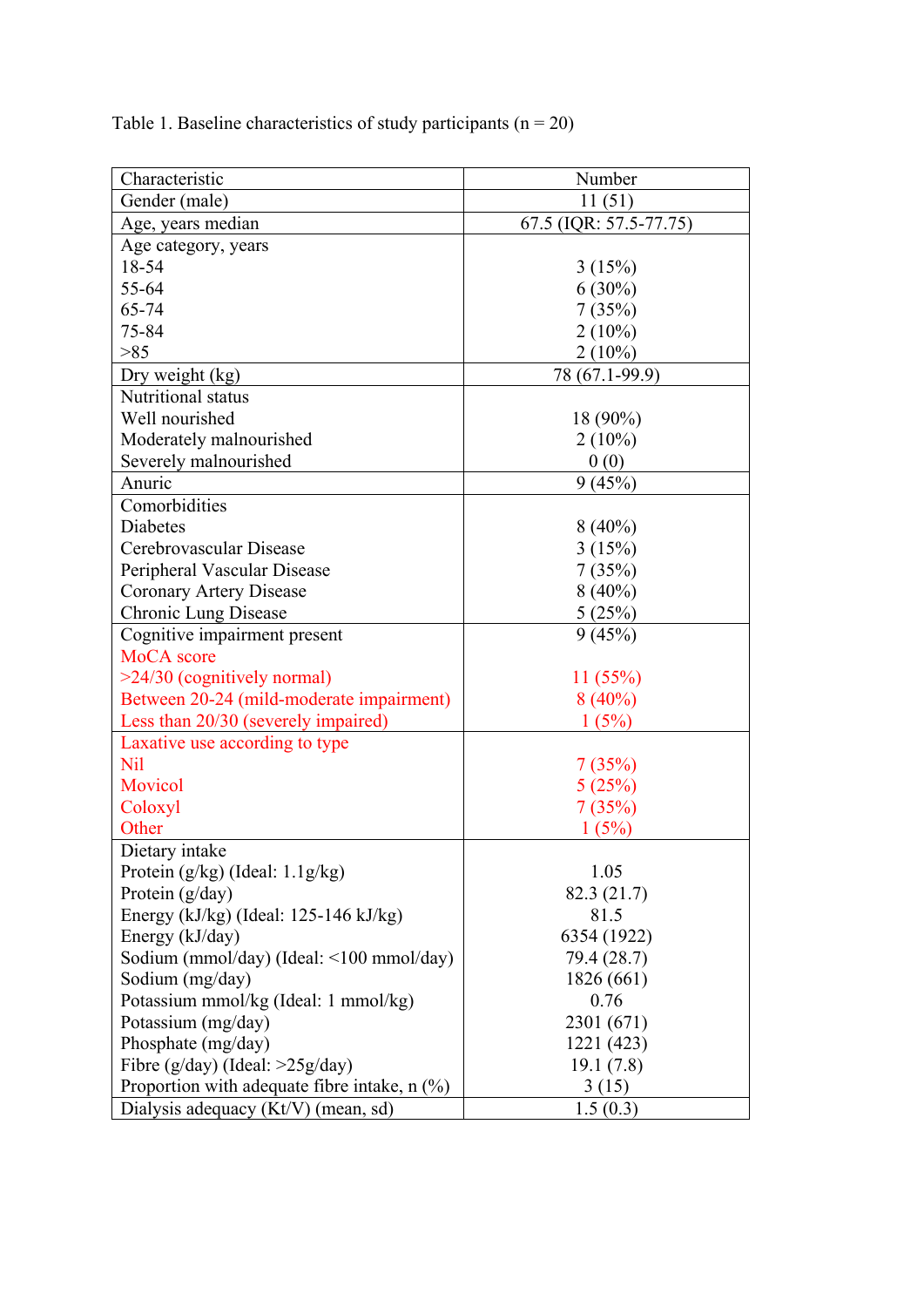Legend: Data are mean (SD), median (interquartile range) or n (%). MoCA: Montreal Cognitive Assessment (MoCA) Tool. Cognitive Impairment suggested when score <24/30.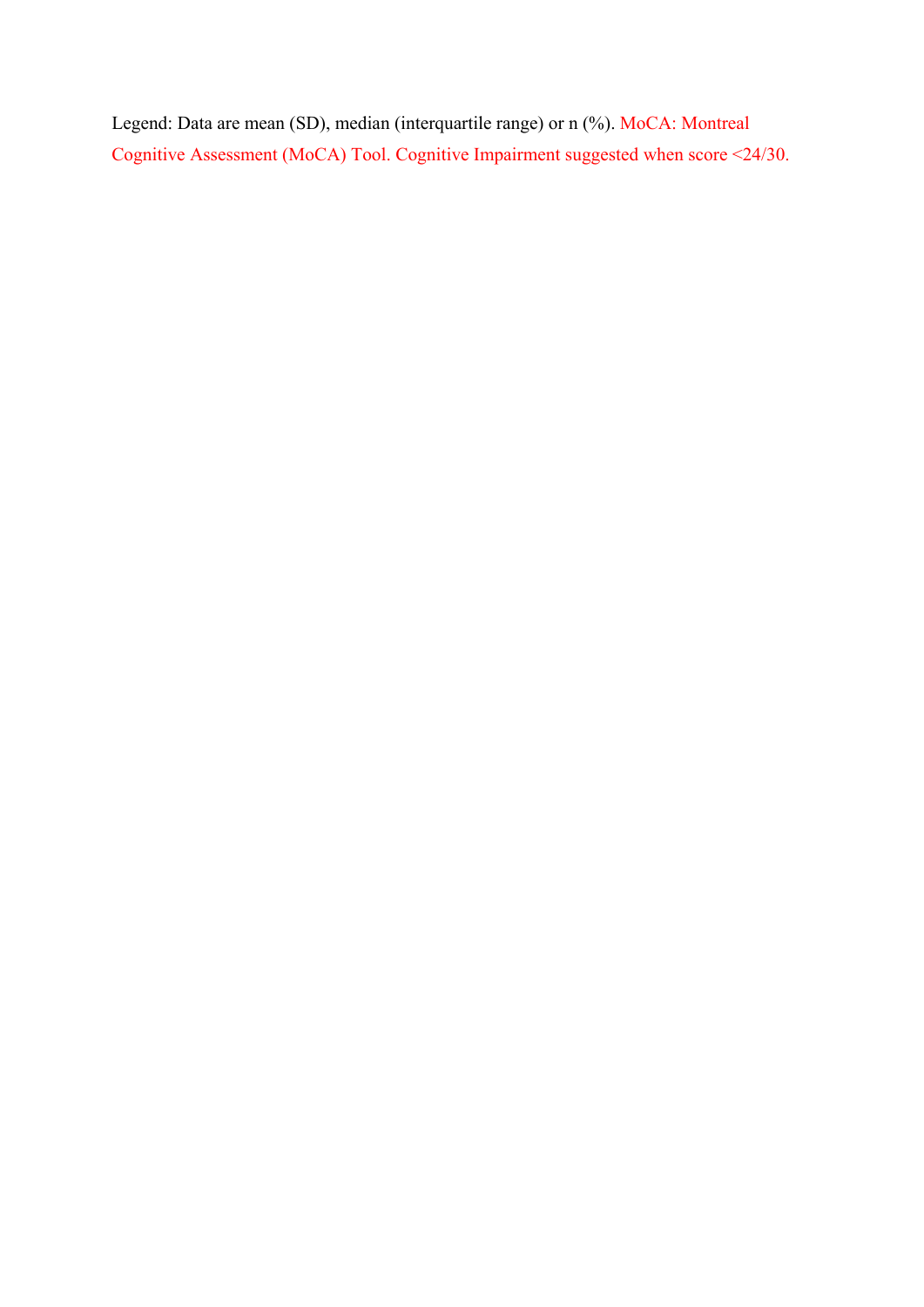|                                           | <b>Baseline</b> | Week 1          | Week 2          | Week 3           | Week 4          | Week 7           | Week 10          | P value     |
|-------------------------------------------|-----------------|-----------------|-----------------|------------------|-----------------|------------------|------------------|-------------|
| <b>Safety outcomes</b>                    |                 |                 |                 |                  |                 |                  |                  |             |
| Predialysis potassium                     | $5.43 \pm 0.66$ | $5.4 \pm 0.6$   | $5.37 \pm 0.63$ | $5.34 \pm 0.69$  | $5.45 \pm 0.69$ | $5.15 \pm 0.96$  | $5.25 \pm 0.66$  | 0.21        |
| (mmol/L)                                  |                 |                 |                 |                  |                 |                  |                  |             |
| Hyperkalemic n (%)                        | 6(30)           | 3(15)           | 4(21.1)         | 4(20)            | 4(20)           | 4(20)            | 4(20)            | 0.96        |
|                                           |                 |                 |                 |                  |                 |                  |                  |             |
| Predialysis phosphate                     |                 |                 |                 |                  |                 |                  |                  |             |
| (mg/dL)                                   | $4.77 \pm 1.64$ | $4.90 \pm 1.58$ | $5.33 \pm 1.64$ | $5.39 \pm 2.02$  | $5.27 \pm 1.89$ | $4.37 \pm 1.61$  | $4.90 \pm 1.64$  | 0.16        |
| (mmol/L)                                  | $1.54 \pm 0.53$ | $1.58 \pm 0.51$ | $1.72 \pm 0.53$ | $1.74 \pm 0.65$  | $1.70 \pm 0.61$ | $1.41 \pm 0.52$  | $1.58 \pm 0.53$  |             |
| Hyperphosphatemic n (%)                   | 5(25)           | 3(15)           | 6(31.5)         | 6(30)            | 9(45)           | 3(15)            | 5(25)            | 0.37        |
|                                           |                 |                 |                 |                  |                 |                  |                  |             |
| <b>Efficacy outcomes</b>                  |                 |                 |                 |                  |                 |                  |                  |             |
| Constipation rated using                  | 10(50.0)        | 5(25)           | $3(16.6)^*$     | $1(5.3)^{*}$     | 4(20)           | 4(22.2)          | $2(13.3)^*$      | a           |
| Bristol Stool Form Scale, n (%)           |                 |                 |                 |                  |                 |                  |                  |             |
|                                           |                 |                 |                 |                  |                 |                  |                  |             |
| Constipation according to                 | $1.0 \pm 1.0$   | $0.8 \pm 1.1$   | $0.5 \pm 0.8$   | $0.5 \pm 0.8$    | $0.5 \pm 0.7$   | $0.6 \pm 0.8$    | $0.4 \pm 0.7$    | 0.02        |
| POS-Renal                                 |                 |                 |                 |                  |                 |                  |                  |             |
| Frequency of bowel movement               |                 |                 |                 |                  |                 |                  |                  |             |
| $n$ (%)                                   |                 |                 |                 |                  |                 |                  |                  |             |
| Daily                                     | 15(75)          | 12(63.2)        | $15(78.9)$ *    | $15(78.9)$ *     | $15(78.9)^*$    | 10(52.6)         | 12(75.0)         | $\mathbf b$ |
| Second daily                              | 4(20)           | 5(26.3)         | 4(21.1)         | 3(15.8)          | 2(11.1)         | 9(47.3)          | 3(18.75)         |             |
| <3 times per week                         | 1(5)            | 2(10.5)         | 0               | 1(5.3)           | 2(11.1)         | $\boldsymbol{0}$ | 1(6.25)          |             |
| Frequency of straining n $\overline{(*)}$ |                 |                 |                 |                  |                 |                  |                  |             |
| Never/rarely                              | 9(45)           | 13(68.4)        | 13(68.4)        | 15(78.9)         | 11(57.9)        | 9(47.3)          | 12(75.0)         |             |
| Sometimes                                 | 10(50)          | 4(21.1)         | 1(5.3)          | 3(15.8)          | 6(31.5)         | 7(36.8)          | 3(18.75)         |             |
| Often                                     | 1(5)            | 2(10.5)         | 3(15.8)         | 1(5.3)           | 1(5.2)          | 1(5.2)           | 1(6.25)          |             |
| Always                                    | $\Omega$        | $\mathbf{0}$    | 2(10.5)         | $\boldsymbol{0}$ | 1(5.2)          | 3(15.6)          | $\boldsymbol{0}$ |             |
| Frequency of hard/lumpy stool             |                 |                 |                 |                  |                 |                  |                  |             |
| $n$ (%)                                   | 10(50)          | 10(52.6)        | 12(63.2)        | 14(73.6)         | 11(57.9)        | 9(47.3)          | 10(62.5)         |             |
| Never/rarely                              | 7(35)           | 7(36.8)         | 5(26.3)         | 4(21.1)          | 6(31.6)         | 9(47.3)          | 3(18.75)         |             |
| Sometimes                                 |                 |                 |                 |                  |                 |                  |                  |             |

Table 2. Analysis of primary outcomes : safety and efficacy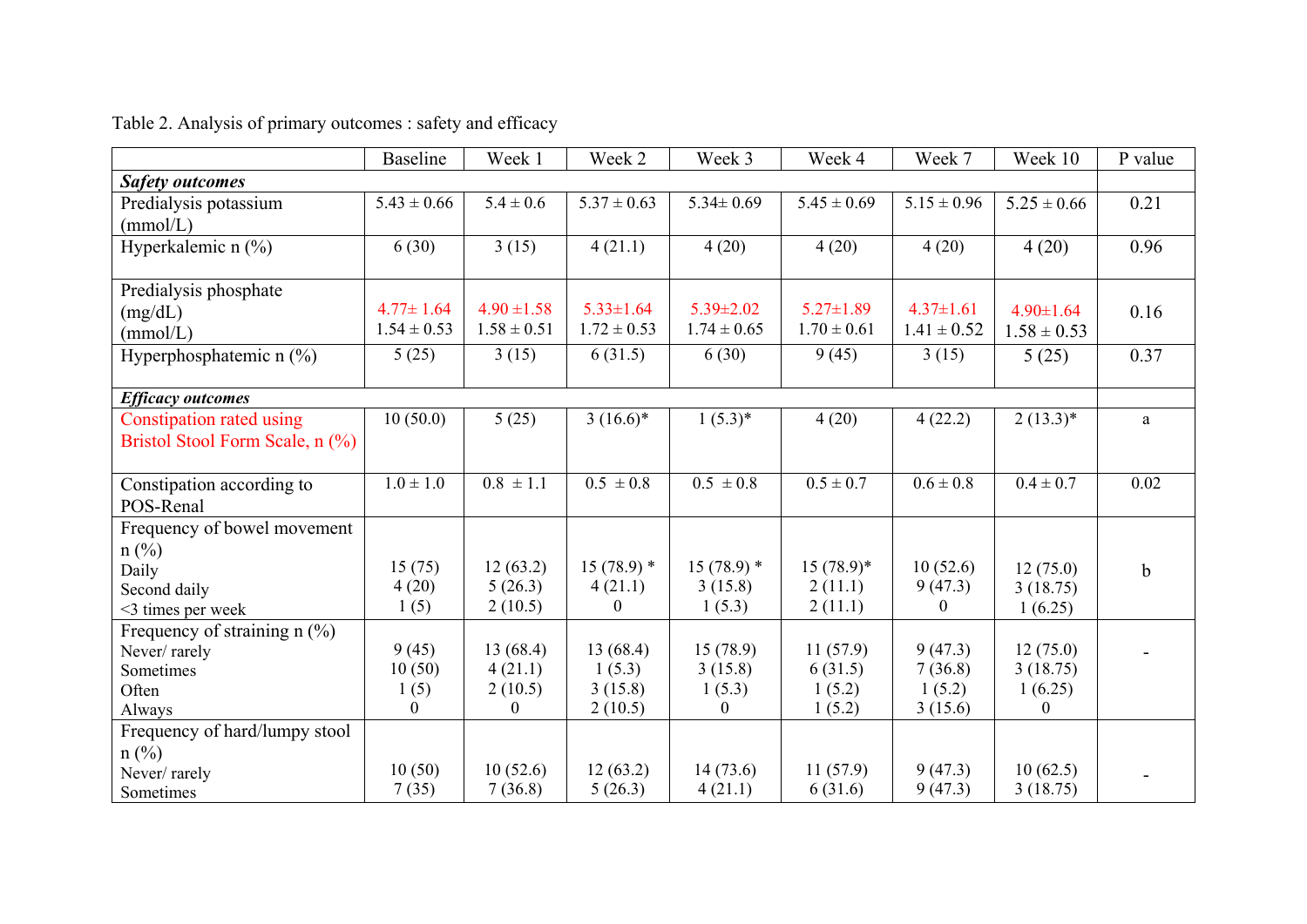| Often                          | 3(15)  | 2(10.5)      | 1(5.3)   | 1(5.3)            | 2(10.5)  | 1(5.2)   | 2(12.5)  |              |
|--------------------------------|--------|--------------|----------|-------------------|----------|----------|----------|--------------|
| Always                         |        | 0            | 1(5.3)   |                   |          |          | 1(6.25)  |              |
| Frequency of incomplete        |        |              |          |                   |          |          |          |              |
| evacuation $n$ (%)             |        |              |          |                   |          |          |          |              |
| Never/rarely                   | 8(40)  | 10(52.6)     | 11(57.9) | 11(61.1)          | 12(63.2) | 10(55.6) | 10(62.5) |              |
| Sometimes                      | 7(35)  | 6(31.5)      | 6(31.5)  | 7(38.9)           | 6(31.6)  | 8(44.4)  | 4(25)    |              |
| Often                          | 5(25)  | 2(10.5)      | 1(5.3)   | 1(5.5)            | 1(5.3)   | 1(5.6)   | 1(6.25)  |              |
| Always                         |        | 1(5.3)       | 1(5.3)   | $\mathbf{U}$      | O        | $\theta$ | 1(6.25)  |              |
| Frequency of sensation that    |        |              |          |                   |          |          |          |              |
| stool cannot pass $n$ (%)      |        |              |          |                   |          |          |          |              |
| Never/rarely                   | 6(30)  | 14(73.7)     | 14(73.7) | 13(61.1)          | 13(68.4) | 9(50.0)  | 10(62.5) |              |
| Sometimes                      | 12(60) | 3(15.8)      | 5(26.3)  | 5(27.8)           | 6(31.6)  | 8(44.4)  | 5(31.25) |              |
| Often                          | 2(10)  | 1(5.3)       |          | 1(5.5)            |          | 1(5.6)   | 1(6.25)  |              |
| Always                         |        | 1(5.3)       |          |                   | 0        |          | O        |              |
| Laxative use $n$ (%)           | 13(65) | 4(21.1)      | 4(21.1)  | 5(26.3)           | $5(20)*$ | 6(33.3)  | 6(37.5)  | $\mathbf{C}$ |
|                                |        |              |          |                   |          |          |          |              |
| Consumption of intervention    |        | $36.7 g \pm$ | 36.7 g   | 34.6 <sub>g</sub> | 34.7     |          |          |              |
| (g)                            |        | 4.03         | ± 5.06   | ± 9.24            | ± 11.9   |          |          |              |
|                                |        |              |          |                   |          |          |          |              |
| Adherence rate to intervention |        | 91           | 92       | 86                | 87       |          |          |              |
| % of 40 g consumed per day     |        |              |          |                   |          |          |          |              |

Legend: Reported as mean (sd) or counts (percentage). Serum potassium reported after controlling for dietary potassium intake, serum bicarbonate level, urine output and dialysis adequacy. Serum phosphate reported after dietary phosphate, serum PTH level, urine output and dialysis adequacy. \*=indicates p<0.05 compared to baseline.

a: Bowel habit assessed using Bristol Stool Form Scale : Compared to baseline: week 2, p=0.04; week 3: p=0.04; Week 10 p=0.04.

b: Frequency of daily bowel movement compared to baseline: week 2: p=0.03; week 3: p=0.03; week 4: p=0.04

c: Proportion using laxatives compared to baseline: week 4 : p=0.02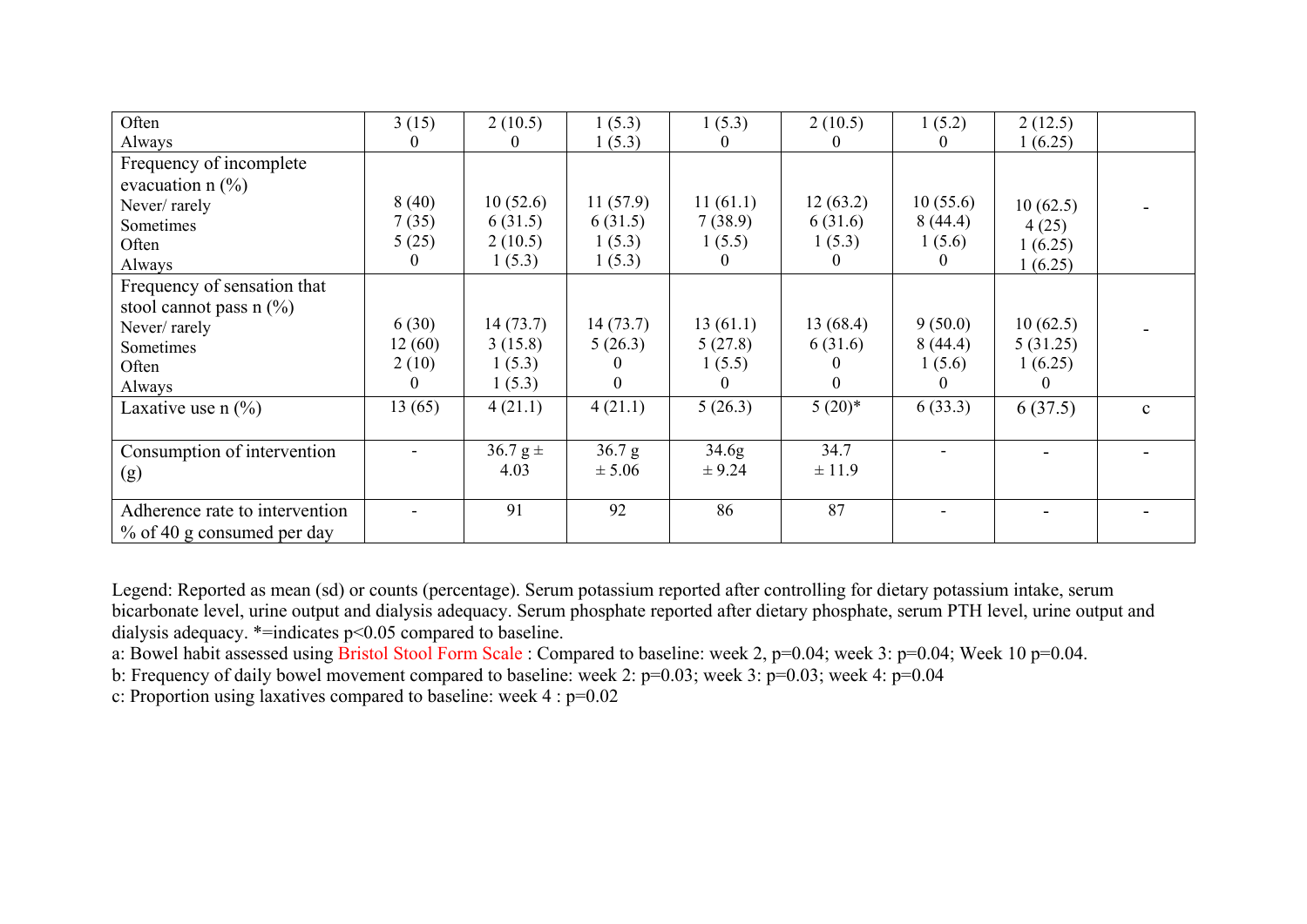# Table 3. Secondary outcomes

|                                    | <b>Baseline</b>             | Week 4                      | Week 7                       | Week 10              | P value |
|------------------------------------|-----------------------------|-----------------------------|------------------------------|----------------------|---------|
| EQ5D5L index score                 | $^{\circ}$ 0.60 (0.51-0.74) | $^{\circ}$ 0.72 (0.50-0.87) |                              | $^a$ 0.75(0.50-0.86) | 0.03    |
| EQ5D5L VAS score (range 0-100)     | $62.3 \pm 20.2$             | $69.2 \pm 22.7$             | 67.8 $\pm 20.9$              | $59.8 \pm 24.1$      | 0.27    |
| PCS (total, umol/L) (NR: 0.0-38.4) | $167.6 \pm 100.7$           | $176.4 \pm 103.9$           | $\blacksquare$               | $155.4 \pm 105.1$    | 0.40    |
| PCS (free, umol/L) $(NR:0.1-2.4)$  | $14.4 \pm 14.8$             | $17.6 \pm 14.3$             | $\qquad \qquad \blacksquare$ | $23.7 \pm 18.9$      | 0.18    |
| IS (total, umol/L) $(NR: 0.7-6.3)$ | $136.7 \pm 56.9$            | $133.3 \pm 54.8$            | $\blacksquare$               | $111.2 \pm 37.9$     | 0.97    |
| IS (free, $umol/L$ ) (NR:0.0-0.2)  | $25.6 \pm 18.4$             | $32.3 \pm 20.2$             | $\blacksquare$               | $38.1 \pm 20.4$      | 0.10    |
| MoCA score (maximum score 30)      | $24.3 \pm 4.3$              | $25.2 \pm 3.5$              |                              | $23.1 \pm 5.1$       | 0.05    |
| POS-S Renal total score            | $16.7 \pm 6.7$              | $10.2 \pm 6.0$              | $11.7 \pm 6.6$               | $11.3 \pm 9.0$       | 0.002   |
| POS-S Renal subscores              |                             |                             |                              |                      |         |
| Pain                               | $1.1 \pm 1.2$               | $0.6 \pm 1.0$               | $0.8 \pm 1.0$                | $1.2 \pm 1.1$        | 0.22    |
| <b>Shortness of breath</b>         | $1.2 \pm 1.3$               | $0.9 \pm 1.2$               | $1.1 \pm 1.2$                | $0.9 \pm 1.2$        | 0.50    |
| Weakness                           | $1.8 \pm 1.2$               | $1.2 \pm 1.2$               | $1.4 \pm 1.2$                | $1.4 \pm 1.3$        | 0.29    |
| Nausea                             | $0.8 \pm 0.9$               | $0.5 \pm 0.8$               | $0.4 \pm 0.8$                | $0.7 \pm 0.9$        | 0.25    |
| Vomiting                           | $0.6 \pm 0.8$               | $0.2 \pm 0.4$               | $0.2 \pm 0.5$                | $0.4 \pm 0.8$        | 0.02    |
| Poor appetite                      | $0.5 \pm 0.9$               | $0.2 \pm 0.4$               | $0.4 \pm 0.7$                | $0.3 \pm 0.6$        | 0.55    |
| Constipation                       | $1.0 \pm 1.0$               | $0.5 \pm 0.7$               | $0.7 \pm 0.9$                | $0.4 \pm 0.7$        | 0.02    |
| Mouth problems                     | $0.3 \pm 0.7$               | $0.3 \pm 0.6$               | $0.5 \pm 0.8$                | $0.5 \pm 1.0$        | 0.57    |
| Drowsiness                         | $1.2 \pm 1.2$               | $1.0 \pm 1.0$               | $1.2 \pm 1.1$                | $0.9 \pm 1.0$        | 0.70    |
| Poor mobility                      | $1.2 \pm 1.1$               | $1.0 \pm 1.1$               | $1.0 \pm 0.9$                | $0.8 \pm 1.1$        | 0.49    |
| Itching                            | $1.3 \pm 1.0$               | $0.7 \pm 0.7$               | $0.7 \pm 0.9$                | $0.9 \pm 1.0$        | 0.006   |
| Difficulty sleeping                | $1.4 \pm 1.3$               | $1.0 \pm 1.2$               | $1.2 \pm 1.2$                | $1.0 \pm 1.0$        | 0.42    |
| Restless legs                      | $1.0 \pm 1.4$               | $0.8 \pm 1.0$               | $0.8~\pm1.0$                 | $0.9 \pm 1.2$        | 0.78    |
| Anxiety                            | $1.3 \pm 1.4$               | $1.0 \pm 1.4$               | $0.8 \pm 1.1$                | $0.9 \pm 1.1$        | 0.20    |
| Depression                         | $0.8 \pm 1.2$               | $0.7 \pm 1.2$               | $0.8 \pm 1.2$                | $0.6 \pm 1.1$        | 0.51    |
| Changes in skin                    | $1.3 \pm 1.4$               | $0.3 \pm 0.6$               | $0.4 \pm 0.7$                | $0.4 \pm 0.7$        | 0.002   |
| Diarrhoea                          | $0.1 \pm 0.3$               | $0.5 \pm 0.8$               | $0.3 \pm 0.7$                | $0.1 \pm 0.3$        | 0.09    |

Data reported as mean and standard deviation or <sup>a</sup> median and interquartile range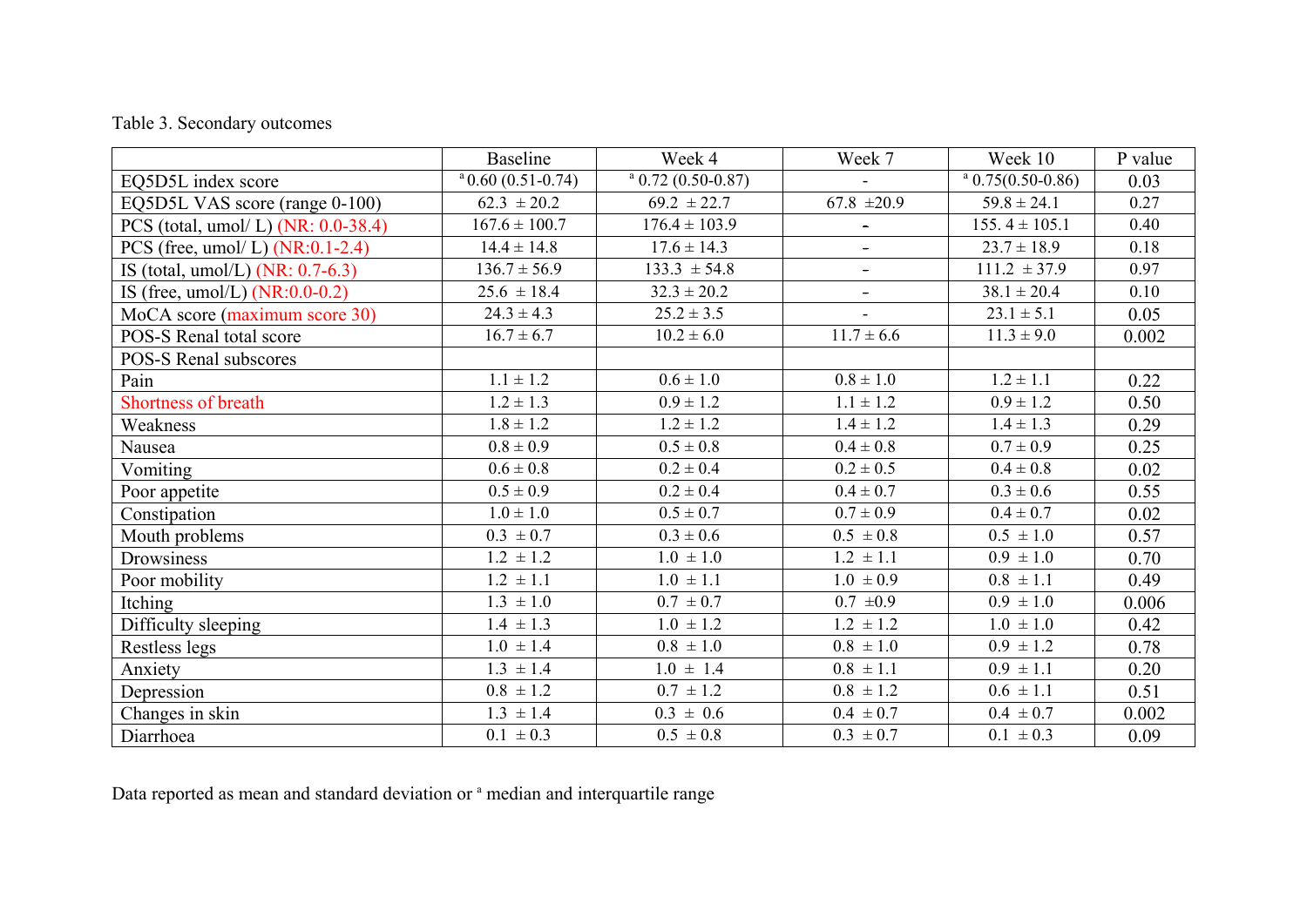Legend: NR: normal range; EQ-5D-5L: EuroQol 5 level Quality of Life Assessment tool ; VAS: Visual Analogue Scale; PCS: P Cresyl Sulfate; IS: Indoxyl Sulfate; MoCA: Montreal Cognitive Assessment score; POS-S Renal: Palliative Care Outcome Scale – Renal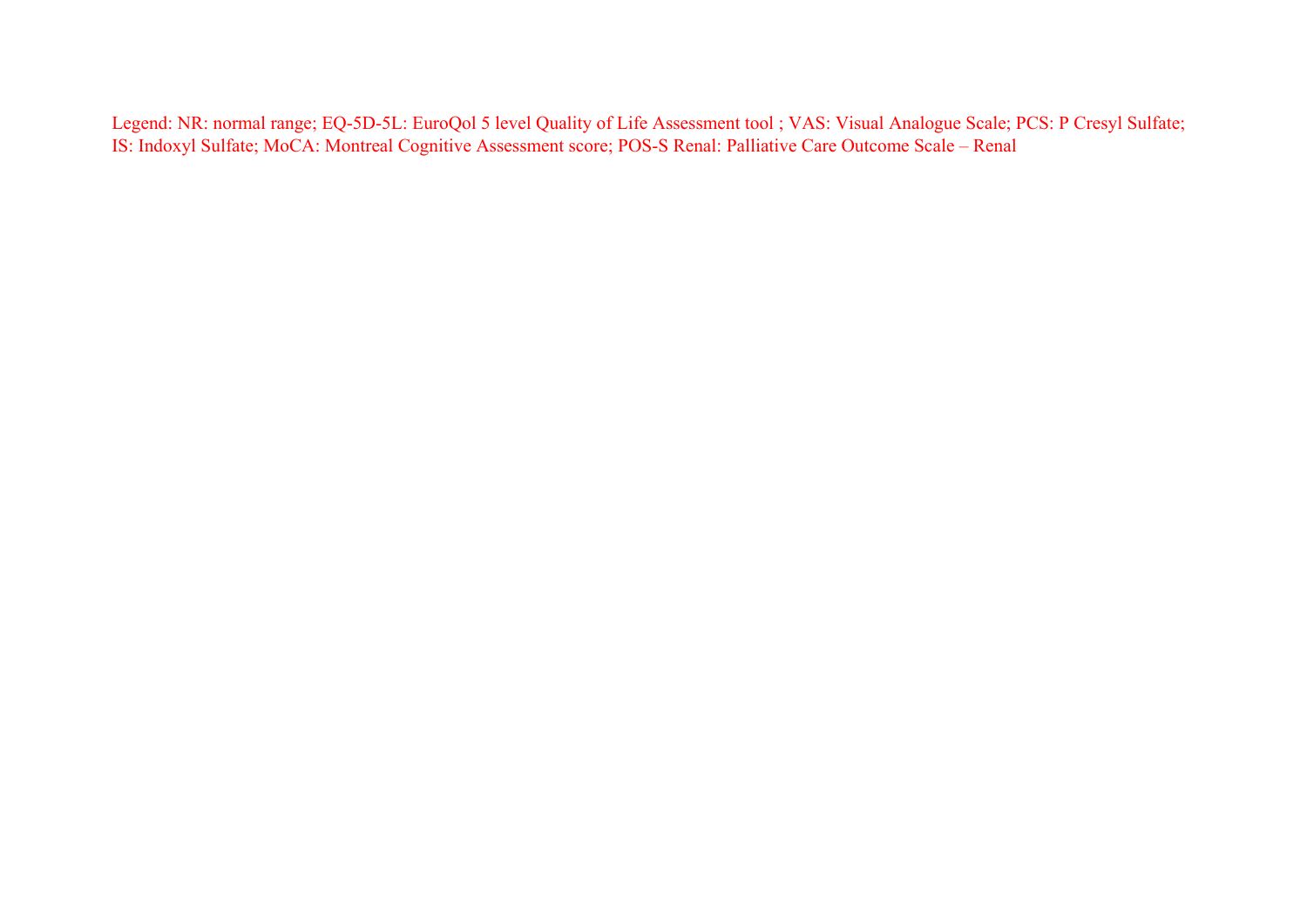

Supplementary Table 1. Individual trend of study participant's predialysis serum potassium over study period (raw data)